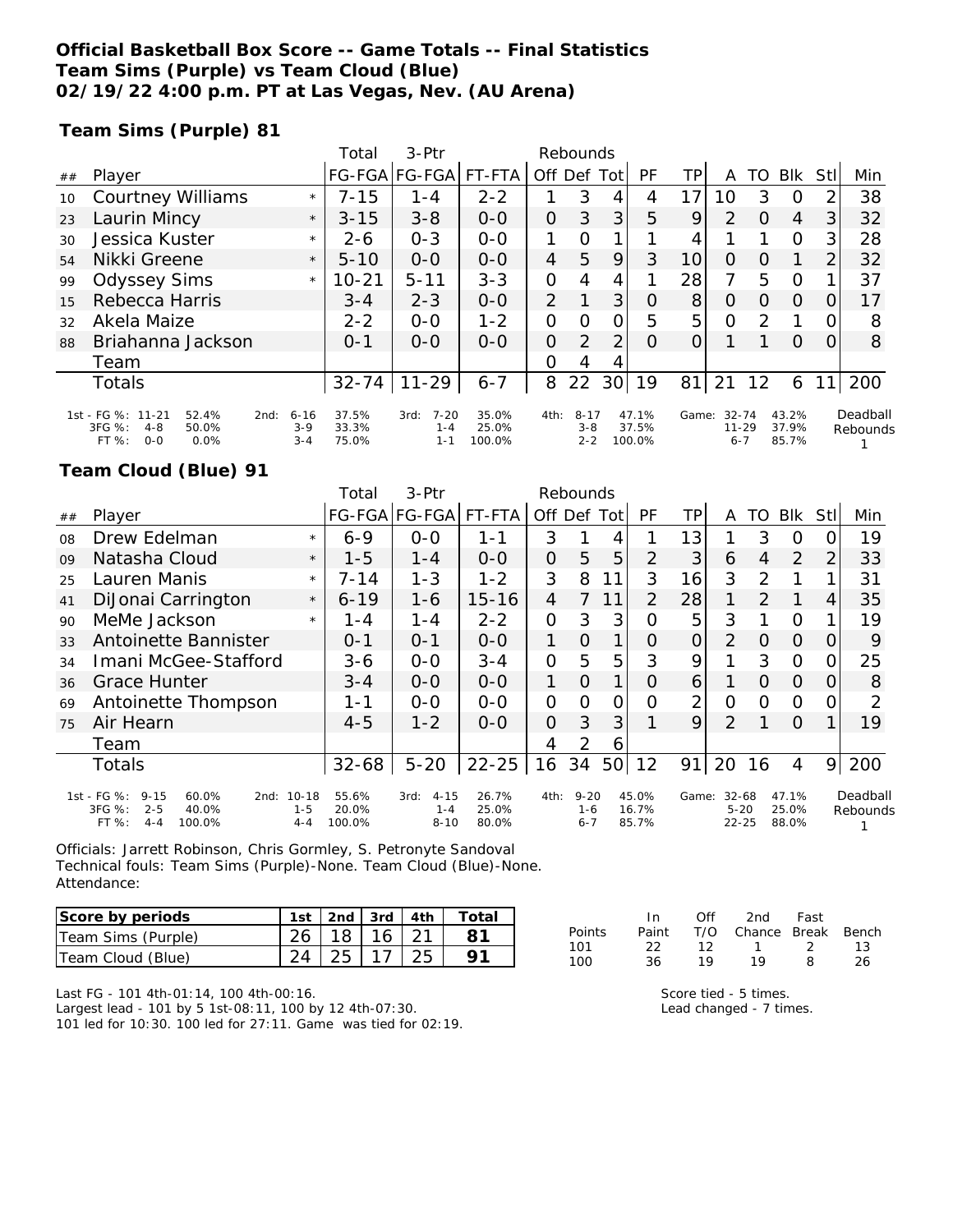## **Team Sims (Purple) vs Team Cloud (Blue) 02/19/22 4:00 p.m. PT at Las Vegas, Nev. (AU Arena) 1st PERIOD Play-by-Play (Page 1)**

| HOME TEAM: Team Cloud (Blue)            | Time  | Score              |                | Margin VISITORS: Team Sims (Purple) |
|-----------------------------------------|-------|--------------------|----------------|-------------------------------------|
|                                         | 09:42 | $0 - 2$            | V <sub>2</sub> | GOOD! JUMPER by Nikki Greene        |
|                                         | 09:42 |                    |                | ASSIST by Odyssey Sims              |
| MISSED 3 PTR by Natasha Cloud           | 09:26 |                    |                | REBOUND (DEF) by Nikki Greene       |
|                                         | 09:17 | $0 - 4$            | $V_4$          | GOOD! JUMPER by Courtney Williams   |
| GOOD! JUMPER by Lauren Manis [PNT]      | 08:59 | $2 - 4$            | V <sub>2</sub> |                                     |
|                                         |       |                    |                |                                     |
| REBOUND (DEF) by (TEAM)                 | 08:43 |                    |                | MISSED 3 PTR by Jessica Kuster      |
| MISSED JUMPER by DiJonai Carrington     | 08:28 |                    |                | REBOUND (DEF) by Laurin Mincy       |
|                                         | 08:11 | $2 - 7$            | V <sub>5</sub> | GOOD! 3 PTR by Laurin Mincy         |
|                                         | 08:11 |                    |                | ASSIST by Odyssey Sims              |
| TURNOVR by Natasha Cloud                | 08:00 |                    |                |                                     |
|                                         | 07:59 |                    |                | STEAL by Jessica Kuster             |
| REBOUND (DEF) by MeMe Jackson           | 07:49 |                    |                | MISSED 3 PTR by Odyssey Sims        |
| GOOD! LAYUP by DiJonai Carrington [PNT] | 07:34 | $4 - 7$            | V <sub>3</sub> |                                     |
|                                         |       |                    |                |                                     |
|                                         | 07:20 |                    |                | MISSED JUMPER by Courtney Williams  |
|                                         | 07:20 |                    |                | REBOUND (OFF) by Nikki Greene       |
| REBOUND (DEF) by DiJonai Carrington     | 07:14 |                    |                | MISSED JUMPER by Laurin Mincy       |
|                                         | 07:05 |                    |                | FOUL by Nikki Greene (P1T1)         |
|                                         |       | <i>OT: 05 P 41</i> |                |                                     |
| GOOD! 3 PTR by DiJonai Carrington       | 07:01 | $7 - 7$            | T <sub>1</sub> |                                     |
| ASSIST by Natasha Cloud                 | 07:01 |                    |                |                                     |
|                                         | 06:44 | $7 - 10$           | V <sub>3</sub> | GOOD! 3 PTR by Odyssey Sims         |
|                                         |       |                    |                |                                     |
|                                         | 06:44 |                    |                | ASSIST by Courtney Williams         |
|                                         | 06:32 |                    |                | FOUL by Odyssey Sims (P1T2)         |
|                                         |       | 06:32 P 09         |                |                                     |
| MISSED LAYUP by DiJonai Carrington      | 06:28 |                    |                |                                     |
| REBOUND (OFF) by DiJonai Carrington     | 06:28 |                    |                |                                     |
| GOOD! LAYUP by DiJonai Carrington [PNT] | 06:23 | $9 - 10$           | V <sub>1</sub> |                                     |
|                                         | 06:04 | $9 - 12$           | V <sub>3</sub> | GOOD! LAYUP by Odyssey Sims [PNT]   |
|                                         |       |                    | V <sub>1</sub> |                                     |
| GOOD! LAYUP by Drew Edelman [PNT]       | 05:49 | $11 - 12$          |                |                                     |
| <b>ASSIST by Lauren Manis</b>           | 05:49 |                    |                |                                     |
| FOUL by DiJonai Carrington (P1T1)       | 05:39 |                    |                |                                     |
| SUB IN: Air Hearn                       | 05:39 |                    |                | SUB IN: Akela Maize                 |
| SUB IN: Imani McGee-Stafford            | 05:39 |                    |                | SUB OUT: Nikki Greene               |
| SUB OUT: Drew Edelman                   | 05:39 |                    |                |                                     |
| SUB OUT: MeMe Jackson                   | 05:39 |                    |                |                                     |
|                                         |       | 05:39 P 23         |                |                                     |
|                                         |       |                    |                |                                     |
| FOUL by Lauren Manis (P1T2)             | 05:30 |                    |                |                                     |
|                                         |       | <i>05:30 P 99</i>  |                |                                     |
| REBOUND (DEF) by Lauren Manis           | 05:22 |                    |                | MISSED JUMPER by Courtney Williams  |
| MISSED LAYUP by Lauren Manis            | 05:11 |                    |                | REBOUND (DEF) by (TEAM)             |
|                                         | 05:03 | $11 - 14$          | V 3            | GOOD! JUMPER by Courtney Williams   |
|                                         | 05:03 |                    |                | ASSIST by Odyssey Sims              |
|                                         | 04:50 |                    |                | FOUL by Laurin Mincy (P1T3)         |
| <b>TIMEOUT MEDIA</b>                    | 04:50 |                    |                |                                     |
|                                         |       |                    |                |                                     |
| GOOD! FT SHOT by DiJonai Carrington     | 04:50 | $12 - 14$          | V <sub>2</sub> |                                     |
| GOOD! FT SHOT by DiJonai Carrington     | 04:50 | $13 - 14$          | V <sub>1</sub> |                                     |
|                                         | 04:50 |                    |                | SUB IN: Briahanna Jackson           |
|                                         | 04:50 |                    |                | SUB OUT: Odyssey Sims               |
|                                         |       | 04:50 S 41         |                |                                     |
| <b>BLOCK by Lauren Manis</b>            | 04:38 |                    |                | MISSED LAYUP by Laurin Mincy        |
| REBOUND (DEF) by Lauren Manis           | 04:36 |                    |                |                                     |
| GOOD! 3 PTR by Lauren Manis             | 04:26 | $16 - 14$          | H <sub>2</sub> |                                     |
|                                         |       |                    |                |                                     |
| ASSIST by Natasha Cloud                 | 04:26 |                    |                |                                     |
|                                         | 04:07 | $16 - 16$          | T <sub>2</sub> | GOOD! LAYUP by Akela Maize [PNT]    |
|                                         | 04:07 |                    |                | <b>ASSIST by Laurin Mincy</b>       |
| MISSED 3 PTR by DiJonai Carrington      | 03:55 |                    |                | REBOUND (DEF) by Briahanna Jackson  |
|                                         | 03:43 | $16 - 18$          | V <sub>2</sub> | GOOD! LAYUP by Akela Maize [PNT]    |
|                                         | 03:43 |                    |                | ASSIST by Briahanna Jackson         |
| MISSED 3 PTR by Lauren Manis            | 03:16 |                    |                |                                     |
|                                         |       |                    |                |                                     |
| REBOUND (OFF) by DiJonai Carrington     | 03:16 |                    |                |                                     |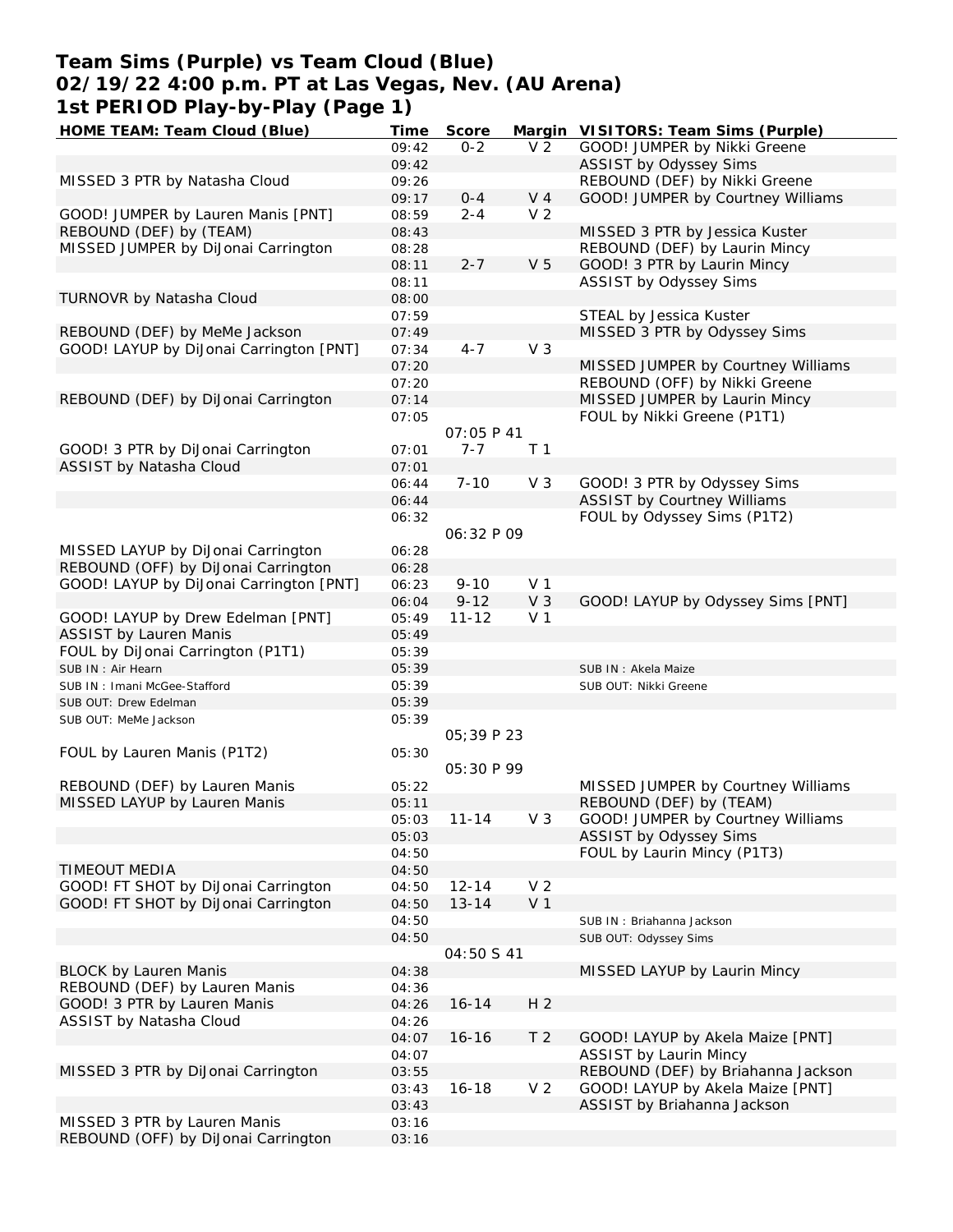# **Team Sims (Purple) vs Team Cloud (Blue) 02/19/22 4:00 p.m. PT at Las Vegas, Nev. (AU Arena) 1st PERIOD Play-by-Play (Page 2)**

| HOME TEAM: Team Cloud (Blue)          | Time  | Score      |                | Margin VISITORS: Team Sims (Purple) |
|---------------------------------------|-------|------------|----------------|-------------------------------------|
| GOOD! FT SHOT by DiJonai Carrington   | 03:11 | $17 - 18$  | V <sub>1</sub> | FOUL by Laurin Mincy (P2T4)         |
| GOOD! FT SHOT by DiJonai Carrington   | 03:11 | $18 - 18$  | T <sub>3</sub> |                                     |
| SUB IN: Drew Edelman                  | 03:11 |            |                | SUB IN: Odyssey Sims                |
| SUB OUT: Lauren Manis                 | 03:11 |            |                | SUB OUT: Laurin Mincy               |
|                                       |       | 03:11 S 41 |                |                                     |
|                                       | 02:54 | $18 - 20$  | V <sub>2</sub> | GOOD! JUMPER by Odyssey Sims        |
| TURNOVR by Natasha Cloud              | 02:45 |            |                |                                     |
|                                       | 02:44 |            |                | STEAL by Odyssey Sims               |
| REBOUND (DEF) by Imani McGee-Stafford | 02:35 |            |                | MISSED 3 PTR by Jessica Kuster      |
| FOUL by Drew Edelman (P1T3)           | 02:25 |            |                |                                     |
| TURNOVR by Drew Edelman               | 02:25 |            |                |                                     |
| SUB IN: Antoinette Bannister          | 02:25 |            |                | SUB IN: Laurin Mincy                |
| SUB OUT: Natasha Cloud                | 02:25 |            |                | SUB IN: Nikki Greene                |
|                                       | 02:25 |            |                | SUB OUT: Akela Maize                |
|                                       | 02:25 |            |                | SUB OUT: Jessica Kuster             |
|                                       |       | 02:25 0 30 |                |                                     |
|                                       | 02:22 | $18 - 23$  | V <sub>5</sub> | GOOD! 3 PTR by Laurin Mincy         |
| GOOD! JUMPER by DiJonai Carrington    | 02:12 | $20 - 23$  | V <sub>3</sub> |                                     |
| <b>ASSIST by Drew Edelman</b>         | 02:12 |            |                |                                     |
| REBOUND (DEF) by Air Hearn            | 01:55 |            |                | MISSED JUMPER by Courtney Williams  |
| GOOD! JUMPER by Drew Edelman          | 01:41 | $22 - 23$  | V <sub>1</sub> |                                     |
| ASSIST by Imani McGee-Stafford        | 01:41 |            |                |                                     |
|                                       | 01:27 | $22 - 26$  | $V_4$          | GOOD! 3 PTR by Odyssey Sims         |
|                                       | 01:26 |            |                | <b>ASSIST by Courtney Williams</b>  |
| GOOD! LAYUP by Drew Edelman [PNT]     | 01:08 | $24 - 26$  | V <sub>2</sub> |                                     |
| ASSIST by Antoinette Bannister        | 01:08 |            |                |                                     |
|                                       | 00:53 |            |                | MISSED 3 PTR by Odyssey Sims        |
|                                       | 00:53 |            |                | REBOUND (OFF) by Nikki Greene       |
|                                       | 00:36 |            |                | TIMEOUT 30sec                       |
| SUB IN: Antoinette Thompson           | 00:36 |            |                |                                     |
| SUB IN: Lauren Manis                  | 00:36 |            |                |                                     |
| SUB OUT: Drew Edelman                 | 00:36 |            |                |                                     |
| SUB OUT: Air Hearn                    | 00:36 |            |                |                                     |
| REBOUND (DEF) by DiJonai Carrington   | 00:31 |            |                | MISSED JUMPER by Odyssey Sims       |
| FOUL by Lauren Manis (P2T4)           | 00:10 |            |                |                                     |
| TURNOVR by Lauren Manis               | 00:10 |            |                |                                     |
|                                       | 00:07 |            |                | SUB IN: Rebecca Harris              |
|                                       | 00:07 |            |                | SUB OUT: Odyssey Sims               |

 *00:10 O 99*

#### Team Sims (Purple) 26, Team Cloud (Blue) 24

|                                              | Off | 2nd -   | Fast             |                |                         |
|----------------------------------------------|-----|---------|------------------|----------------|-------------------------|
| 1st period-only Paint T/O Chance Break Bench |     |         |                  |                |                         |
| Team Sims (Purple) 6 3 0 0                   |     |         |                  | $\overline{4}$ | Score tied - 3 times.   |
| Team Cloud (Blue) 10                         |     | $(1)$ 4 | $\left( \right)$ |                | Lead changed - 2 times. |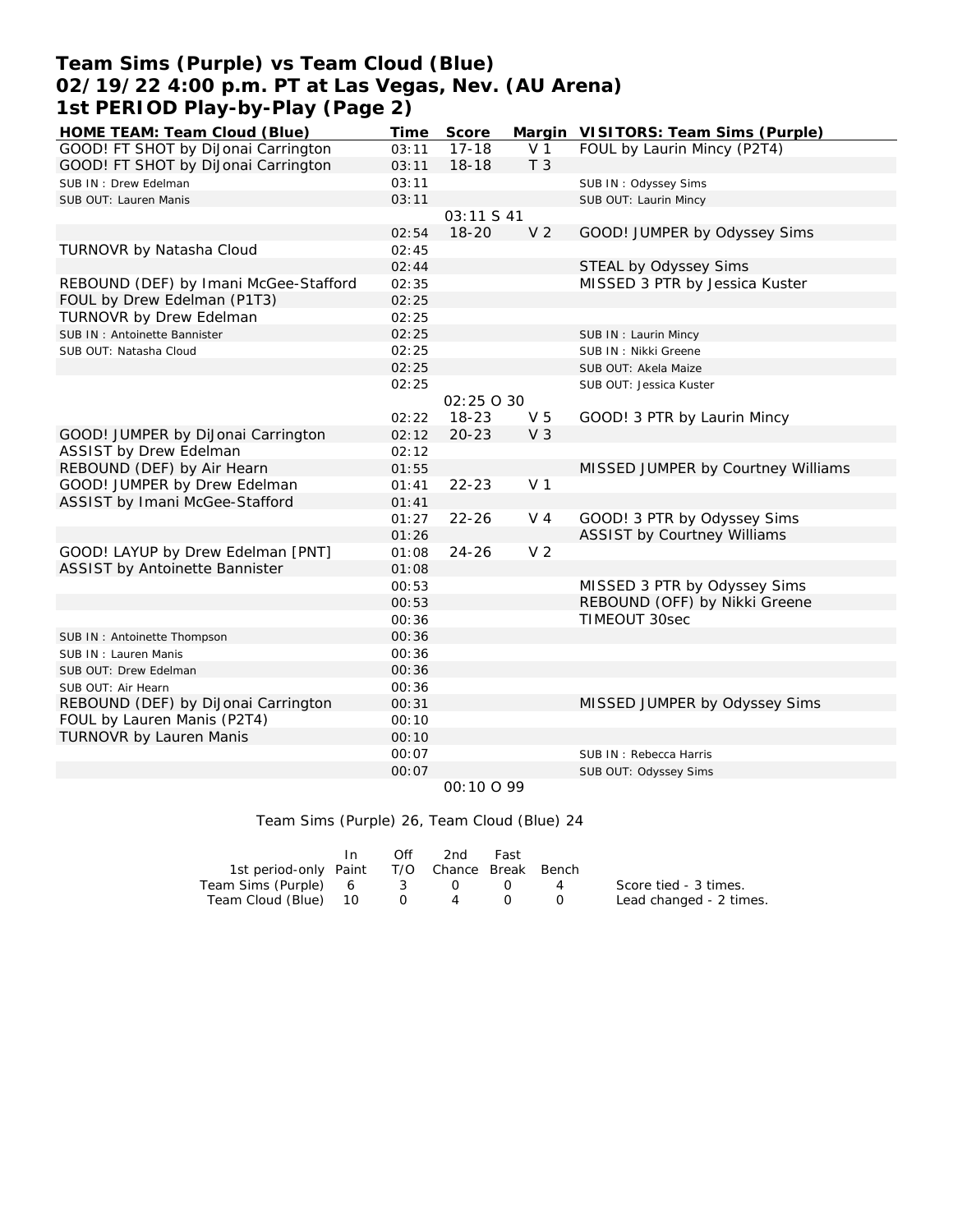# **Team Sims (Purple) vs Team Cloud (Blue) 02/19/22 4:00 p.m. PT at Las Vegas, Nev. (AU Arena) 2nd PERIOD Play-by-Play (Page 1)**

| HOME TEAM: Team Cloud (Blue)            | Time  | Score      |                | Margin VISITORS: Team Sims (Purple) |
|-----------------------------------------|-------|------------|----------------|-------------------------------------|
| SUB IN: Imani McGee-Stafford            | 10:00 |            |                | SUB IN: Briahanna Jackson           |
| SUB IN: Grace Hunter                    | 10:00 |            |                | SUB IN: Rebecca Harris              |
| SUB OUT: DiJonai Carrington             | 10:00 |            |                | SUB OUT: Odyssey Sims               |
| SUB OUT: Drew Edelman                   | 10:00 |            |                | SUB OUT: Jessica Kuster             |
| GOOD! 3 PTR by MeMe Jackson             | 09:51 | $27 - 26$  | H <sub>1</sub> |                                     |
| ASSIST by Natasha Cloud                 | 09:51 |            |                |                                     |
| REBOUND (DEF) by Natasha Cloud          | 09:40 |            |                | MISSED 3 PTR by Laurin Mincy        |
| TURNOVR by Imani McGee-Stafford         | 09:25 |            |                |                                     |
|                                         | 09:22 |            |                | STEAL by Nikki Greene               |
|                                         | 09:17 | $27 - 28$  | V <sub>1</sub> | GOOD! JUMPER by Rebecca Harris      |
| GOOD! LAYUP by Grace Hunter [PNT]       | 08:57 | 29-28      | H <sub>1</sub> |                                     |
| <b>ASSIST by Lauren Manis</b>           | 08:57 |            |                |                                     |
|                                         |       |            |                |                                     |
|                                         | 08:46 |            |                | SUB IN: Odyssey Sims                |
|                                         | 08:46 |            |                | SUB OUT: Courtney Williams          |
| REBOUND (DEF) by Natasha Cloud          | 08:33 |            |                | MISSED JUMPER by Nikki Greene       |
| GOOD! JUMPER by Grace Hunter [PNT]      | 08:20 | $31 - 28$  | H 3            |                                     |
| REBOUND (DEF) by Imani McGee-Stafford   | 08:05 |            |                | MISSED JUMPER by Briahanna Jackson  |
| GOOD! LAYUP by Imani McGee-Stafford [PN | 07:51 | $33 - 28$  | H 5            |                                     |
| ASSIST by MeMe Jackson                  | 07:51 |            |                |                                     |
| REBOUND (DEF) by Lauren Manis           | 07:34 |            |                | MISSED JUMPER by Odyssey Sims       |
| MISSED 3 PTR by Lauren Manis            | 07:21 |            |                | REBOUND (DEF) by Briahanna Jackson  |
| REBOUND (DEF) by Imani McGee-Stafford   | 07:05 |            |                | MISSED 3 PTR by Rebecca Harris      |
| GOOD! LAYUP by Grace Hunter [FB/PNT]    | 07:00 | $35 - 28$  | H 7            |                                     |
| ASSIST by Natasha Cloud                 | 07:00 |            |                |                                     |
|                                         | 06:43 |            |                | TURNOVR by Briahanna Jackson        |
|                                         | 06:43 |            |                | SUB IN: Jessica Kuster              |
|                                         | 06:43 |            |                | SUB IN: Courtney Williams           |
|                                         | 06:43 |            |                | SUB OUT: Laurin Mincy               |
|                                         | 06:43 |            |                | SUB OUT: Briahanna Jackson          |
| GOOD! JUMPER by Imani McGee-Stafford    | 06:31 | $37 - 28$  | H 9            |                                     |
| ASSIST by MeMe Jackson                  | 06:31 |            |                |                                     |
|                                         | 06:17 | $37 - 31$  | H 6            | GOOD! 3 PTR by Courtney Williams    |
|                                         | 06:17 |            |                | ASSIST by Odyssey Sims              |
| MISSED 3 PTR by MeMe Jackson            | 06:06 |            |                | REBOUND (DEF) by (TEAM)             |
|                                         | 06:03 |            |                | SUB IN: Akela Maize                 |
|                                         | 06:03 |            |                | SUB OUT: Nikki Greene               |
| REBOUND (DEF) by (TEAM)                 | 05:50 |            |                | MISSED 3 PTR by Jessica Kuster      |
| GOOD! FT SHOT by Imani McGee-Stafford   | 05:39 | $38 - 31$  | H 7            | FOUL by Akela Maize (P1T5)          |
| GOOD! FT SHOT by Imani McGee-Stafford   | 05:39 | 39-31      | H 8            |                                     |
|                                         |       | 05:39 S 34 |                |                                     |
|                                         | 05:26 | 39-34      | H 5            | GOOD! 3 PTR by Odyssey Sims         |
|                                         | 05:26 |            |                | <b>ASSIST by Courtney Williams</b>  |
| MISSED JUMPER by Imani McGee-Stafford   | 05:12 |            |                | REBOUND (DEF) by Odyssey Sims       |
|                                         | 05:03 |            |                | MISSED 3 PTR by Odyssey Sims        |
|                                         | 05:03 |            |                | REBOUND (OFF) by Courtney Williams  |
|                                         |       |            |                |                                     |
| FOUL by Imani McGee-Stafford (P1T5)     | 04:52 |            |                | TIMEOUT media                       |
|                                         | 04:52 |            |                |                                     |
|                                         | 04:52 |            |                | MISSED FT SHOT by Akela Maize       |
|                                         | 04:52 |            |                | REBOUND (OFF) by (DEADBALL)         |
|                                         | 04:52 | 39-35      | H 4            | GOOD! FT SHOT by Akela Maize        |
| SUB IN : Drew Edelman                   | 04:52 |            |                |                                     |
| SUB IN: DiJonai Carrington              | 04:52 |            |                |                                     |
| SUB OUT: Imani McGee-Stafford           | 04:52 |            |                |                                     |
| SUB OUT: Grace Hunter                   | 04:52 |            |                |                                     |
|                                         |       | 04:52 S 32 |                |                                     |
| MISSED 3 PTR by MeMe Jackson            | 04:36 |            |                | REBOUND (DEF) by Courtney Williams  |
|                                         | 04:26 |            |                | FOUL by Akela Maize (P2T6)          |
|                                         | 04:26 |            |                | TURNOVR by Akela Maize              |
|                                         |       | 04:26 0 08 |                |                                     |
|                                         | 04:12 |            |                | FOUL by Akela Maize (P3T7)          |
|                                         |       |            |                |                                     |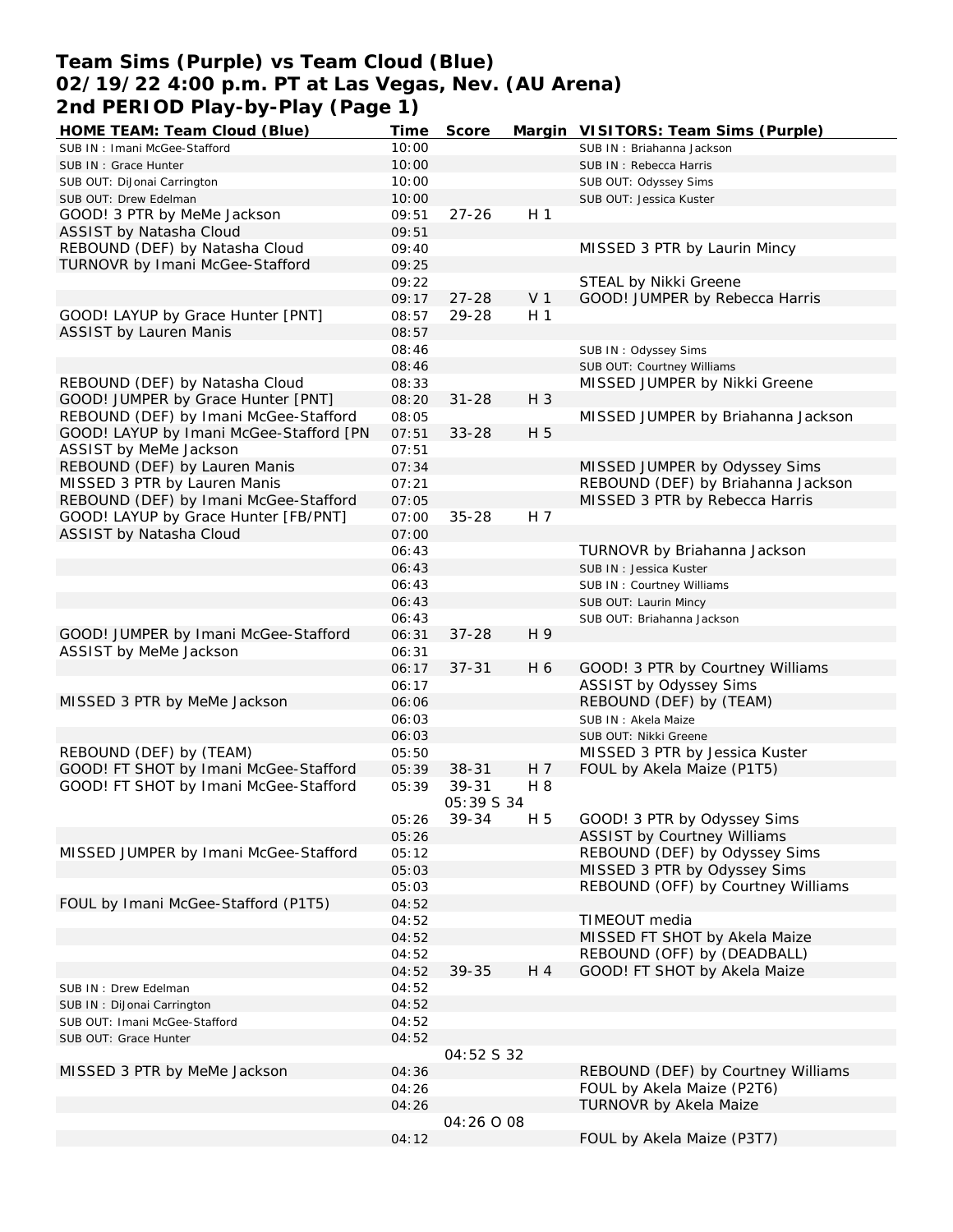## **Team Sims (Purple) vs Team Cloud (Blue) 02/19/22 4:00 p.m. PT at Las Vegas, Nev. (AU Arena) 2nd PERIOD Play-by-Play (Page 2)**

| HOME TEAM: Team Cloud (Blue)          | Time  | Score        |                | Margin VISITORS: Team Sims (Purple) |
|---------------------------------------|-------|--------------|----------------|-------------------------------------|
|                                       |       | 04:12P41     |                |                                     |
| GOOD! FT SHOT by DiJonai Carrington   | 04:07 | $40 - 35$    | H 5            | FOUL by Courtney Williams (P1T8)    |
| GOOD! FT SHOT by DiJonai Carrington   | 04:07 | $41 - 35$    | H 6            |                                     |
|                                       |       | 04:07 S 41   |                |                                     |
| FOUL by Natasha Cloud (P1T6)          | 03:51 | $41 - 36$    | H 5            | GOOD! FT SHOT by Courtney Williams  |
|                                       | 03:51 | $41 - 37$    | $H_4$          | GOOD! FT SHOT by Courtney Williams  |
|                                       | 03:51 |              |                | SUB IN : Nikki Greene               |
|                                       | 03:51 |              |                | SUB OUT: Akela Maize                |
|                                       |       | 03:51 S 10   |                |                                     |
| MISSED LAYUP by DiJonai Carrington    | 03:27 |              |                | REBOUND (DEF) by Nikki Greene       |
|                                       | 03:10 | $41 - 39$    | H <sub>2</sub> | GOOD! JUMPER by Courtney Williams   |
| TURNOVR by Drew Edelman               | 02:54 |              |                |                                     |
| SUB IN : Air Hearn                    | 02:54 |              |                |                                     |
| SUB IN: Imani McGee-Stafford          | 02:54 |              |                |                                     |
| SUB OUT: Drew Edelman                 | 02:54 |              |                |                                     |
| SUB OUT: MeMe Jackson                 | 02:54 |              |                |                                     |
|                                       |       | C 04:26 O 09 |                |                                     |
|                                       | 02:50 | $41 - 41$    | T 4            | GOOD! JUMPER by Courtney Williams   |
| MISSED 3 PTR by DiJonai Carrington    | 02:44 |              |                | REBOUND (DEF) by Courtney Williams  |
|                                       | 02:32 | $41 - 44$    | V <sub>3</sub> | GOOD! 3 PTR by Rebecca Harris       |
|                                       | 02:32 |              |                | ASSIST by Jessica Kuster            |
| MISSED JUMPER by Lauren Manis         | 02:16 |              |                | REBOUND (DEF) by Odyssey Sims       |
| REBOUND (DEF) by Natasha Cloud        | 02:02 |              |                | MISSED 3 PTR by Courtney Williams   |
| GOOD! LAYUP by Lauren Manis [PNT]     | 01:51 | $43 - 44$    | V <sub>1</sub> |                                     |
| ASSIST by Air Hearn                   | 01:51 |              |                |                                     |
|                                       | 01:27 |              |                | MISSED 3 PTR by Odyssey Sims        |
|                                       | 01:27 |              |                | REBOUND (OFF) by Rebecca Harris     |
| REBOUND (DEF) by Imani McGee-Stafford | 01:19 |              |                | MISSED JUMPER by Jessica Kuster     |
| GOOD! JUMPER by Lauren Manis          | 00:56 | $45 - 44$    | H <sub>1</sub> |                                     |
| ASSIST by Air Hearn                   | 00:56 |              |                |                                     |
|                                       | 00:42 |              |                | <b>TURNOVR by Odyssey Sims</b>      |
| STEAL by Lauren Manis                 | 00:41 |              |                |                                     |
| GOOD! LAYUP by Air Hearn [FB/PNT]     | 00:38 | $47 - 44$    | H 3            |                                     |
| ASSIST by Lauren Manis                | 00:38 |              |                |                                     |
|                                       | 00:16 |              |                | TURNOVR by Odyssey Sims             |
| STEAL by Natasha Cloud                | 00:15 |              |                |                                     |
| GOOD! LAYUP by Air Hearn [FB/PNT]     | 00:12 | 49-44        | H 5            |                                     |
| ASSIST by Natasha Cloud               | 00:12 |              |                |                                     |
|                                       | 00:06 |              |                | TURNOVR by Courtney Williams        |
| STEAL by DiJonai Carrington           | 00:05 |              |                |                                     |
| MISSED LAYUP by DiJonai Carrington    | 00:00 |              |                |                                     |
| REBOUND (OFF) by (TEAM)               | 00:00 |              |                |                                     |
|                                       |       |              |                |                                     |

Team Cloud (Blue) 49, Team Sims (Purple) 44

|                                              | Off | 2nd     | Fast |        |                         |
|----------------------------------------------|-----|---------|------|--------|-------------------------|
| 2nd period-only Paint T/O Chance Break Bench |     |         |      |        |                         |
| Team Sims (Purple) 0                         |     | 4 1 0 6 |      |        | Score tied - 1 time.    |
| Team Cloud (Blue) 14                         |     | 806     |      | - 16 - | Lead changed - 5 times. |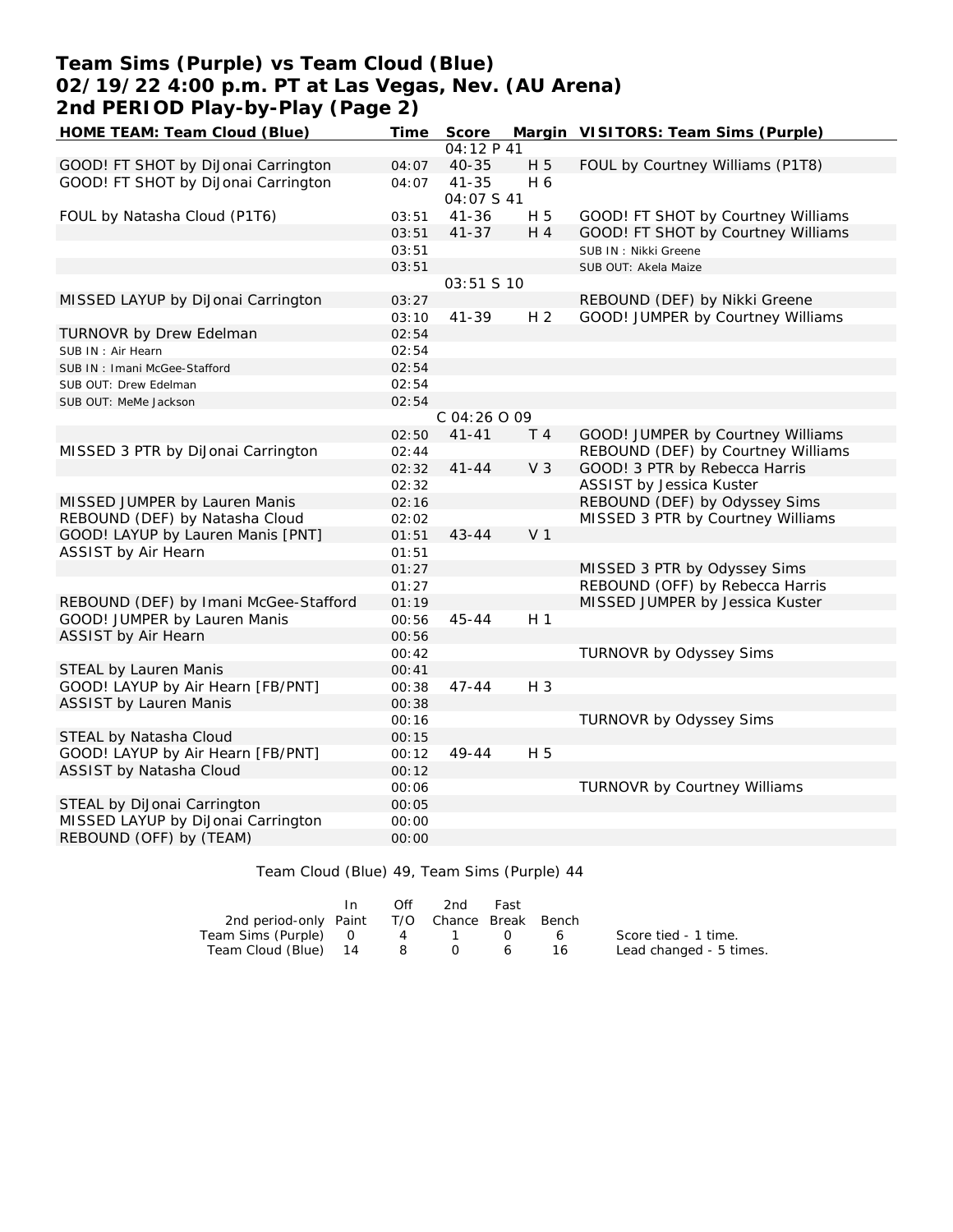## **Team Sims (Purple) vs Team Cloud (Blue) 02/19/22 4:00 p.m. PT at Las Vegas, Nev. (AU Arena) 3rd PERIOD Play-by-Play (Page 1)**

| HOME TEAM: Team Cloud (Blue)        | Time  | Score      |                | Margin VISITORS: Team Sims (Purple)     |
|-------------------------------------|-------|------------|----------------|-----------------------------------------|
| MISSED LAYUP by DiJonai Carrington  | 09:50 |            |                |                                         |
| REBOUND (OFF) by Lauren Manis       | 09:50 |            |                |                                         |
| TURNOVR by DiJonai Carrington       | 09:40 |            |                |                                         |
|                                     | 09:39 |            |                | STEAL by Jessica Kuster                 |
| REBOUND (DEF) by Drew Edelman       | 09:17 |            |                | MISSED LAYUP by Nikki Greene            |
| MISSED JUMPER by Lauren Manis       | 09:06 |            |                | REBOUND (DEF) by Nikki Greene           |
| REBOUND (DEF) by Lauren Manis       | 08:57 |            |                | MISSED JUMPER by Nikki Greene           |
| TURNOVR by Lauren Manis             | 08:47 |            |                |                                         |
|                                     |       |            |                | STEAL by Laurin Mincy                   |
|                                     | 08:46 |            |                |                                         |
|                                     | 08:42 | 49-46      | H 3            | GOOD! LAYUP by Courtney Williams [FB/PN |
|                                     | 08:42 |            |                | ASSIST by Odyssey Sims                  |
| GOOD! 3 PTR by Natasha Cloud        | 08:28 | $52 - 46$  | H 6            |                                         |
|                                     | 08:08 | 52-48      | H 4            | GOOD! LAYUP by Nikki Greene [PNT]       |
|                                     | 08:08 |            |                | <b>ASSIST by Courtney Williams</b>      |
| MISSED 3 PTR by Natasha Cloud       | 07:57 |            |                |                                         |
| REBOUND (OFF) by DiJonai Carrington | 07:57 |            |                |                                         |
| MISSED LAYUP by Drew Edelman        | 07:43 |            |                | <b>BLOCK by Laurin Mincy</b>            |
| REBOUND (OFF) by Drew Edelman       | 07:41 |            |                |                                         |
| GOOD! LAYUP by Drew Edelman [PNT]   | 07:38 | 54-48      | H 6            |                                         |
| STEAL by MeMe Jackson               | 07:36 |            |                | TURNOVR by Jessica Kuster               |
| GOOD! FT SHOT by MeMe Jackson       | 07:36 | 55-48      | H 7            | FOUL by Jessica Kuster (P1T1)           |
| GOOD! FT SHOT by MeMe Jackson       | 07:36 | 56-48      | H 8            |                                         |
|                                     |       |            |                |                                         |
|                                     |       | 07:36 S 90 |                |                                         |
| BLOCK by DiJonai Carrington         | 07:22 |            |                | MISSED JUMPER by Courtney Williams      |
| REBOUND (DEF) by DiJonai Carrington | 07:20 |            |                |                                         |
| MISSED 3 PTR by DiJonai Carrington  | 07:10 |            |                | REBOUND (DEF) by Odyssey Sims           |
|                                     | 06:58 | 56-50      | H 6            | GOOD! LAYUP by Nikki Greene [PNT]       |
|                                     | 06:58 |            |                | <b>ASSIST by Laurin Mincy</b>           |
| MISSED LAYUP by Drew Edelman        | 06:43 |            |                | <b>BLOCK by Laurin Mincy</b>            |
|                                     | 06:41 |            |                | REBOUND (DEF) by Laurin Mincy           |
| REBOUND (DEF) by Lauren Manis       | 06:35 |            |                | MISSED LAYUP by Odyssey Sims            |
| TURNOVR by DiJonai Carrington       | 06:26 |            |                |                                         |
|                                     | 06:25 |            |                | STEAL by Nikki Greene                   |
| FOUL by DiJonai Carrington (P2T1)   | 06:23 |            |                |                                         |
| SUB IN: Imani McGee-Stafford        | 06:23 |            |                |                                         |
| SUB OUT: Drew Edelman               | 06:23 |            |                |                                         |
|                                     |       | 06:23 P 54 |                |                                         |
|                                     |       |            |                |                                         |
|                                     | 06:09 |            |                | MISSED JUMPER by Laurin Mincy           |
|                                     | 06:09 |            |                | REBOUND (OFF) by Jessica Kuster         |
|                                     | 05:58 |            |                | MISSED LAYUP by Laurin Mincy            |
|                                     | 05:58 |            |                | REBOUND (OFF) by Nikki Greene           |
| REBOUND (DEF) by Lauren Manis       | 05:53 |            |                | MISSED LAYUP by Nikki Greene            |
| TURNOVR by MeMe Jackson             | 05:46 |            |                |                                         |
|                                     | 05:45 |            |                | STEAL by Courtney Williams              |
|                                     | 05:40 | 56-53      | H 3            | GOOD! 3 PTR by Laurin Mincy             |
|                                     | 05:40 |            |                | <b>ASSIST by Courtney Williams</b>      |
| MISSED 3 PTR by MeMe Jackson        | 05:09 |            |                | REBOUND (DEF) by Odyssey Sims           |
| FOUL by Lauren Manis (P3T2)         | 04:55 |            |                |                                         |
|                                     | 04:55 |            |                | TIMEOUT MEDIA                           |
| SUB IN: Air Hearn                   | 04:55 |            |                |                                         |
| SUB OUT: MeMe Jackson               | 04:55 |            |                |                                         |
|                                     |       | 04:55 P 30 |                |                                         |
|                                     |       |            |                | GOOD! LAYUP by Courtney Williams [PNT]  |
|                                     | 04:52 | 56-55      | H <sub>1</sub> |                                         |
| TURNOVR by Imani McGee-Stafford     | 04:31 |            |                |                                         |
|                                     | 04:29 |            |                | STEAL by Jessica Kuster                 |
| REBOUND (DEF) by Natasha Cloud      | 04:22 |            |                | MISSED LAYUP by Laurin Mincy            |
| GOOD! FT SHOT by DiJonai Carrington | 04:05 | 57-55      | H <sub>2</sub> | FOUL by Laurin Mincy (P3T2)             |
| GOOD! FT SHOT by DiJonai Carrington | 04:05 | 58-55      | H 3            |                                         |
|                                     |       | 04:05 S 41 |                |                                         |
|                                     | 03:53 | 58-57      | H <sub>1</sub> | GOOD! JUMPER by Jessica Kuster          |
|                                     |       |            |                |                                         |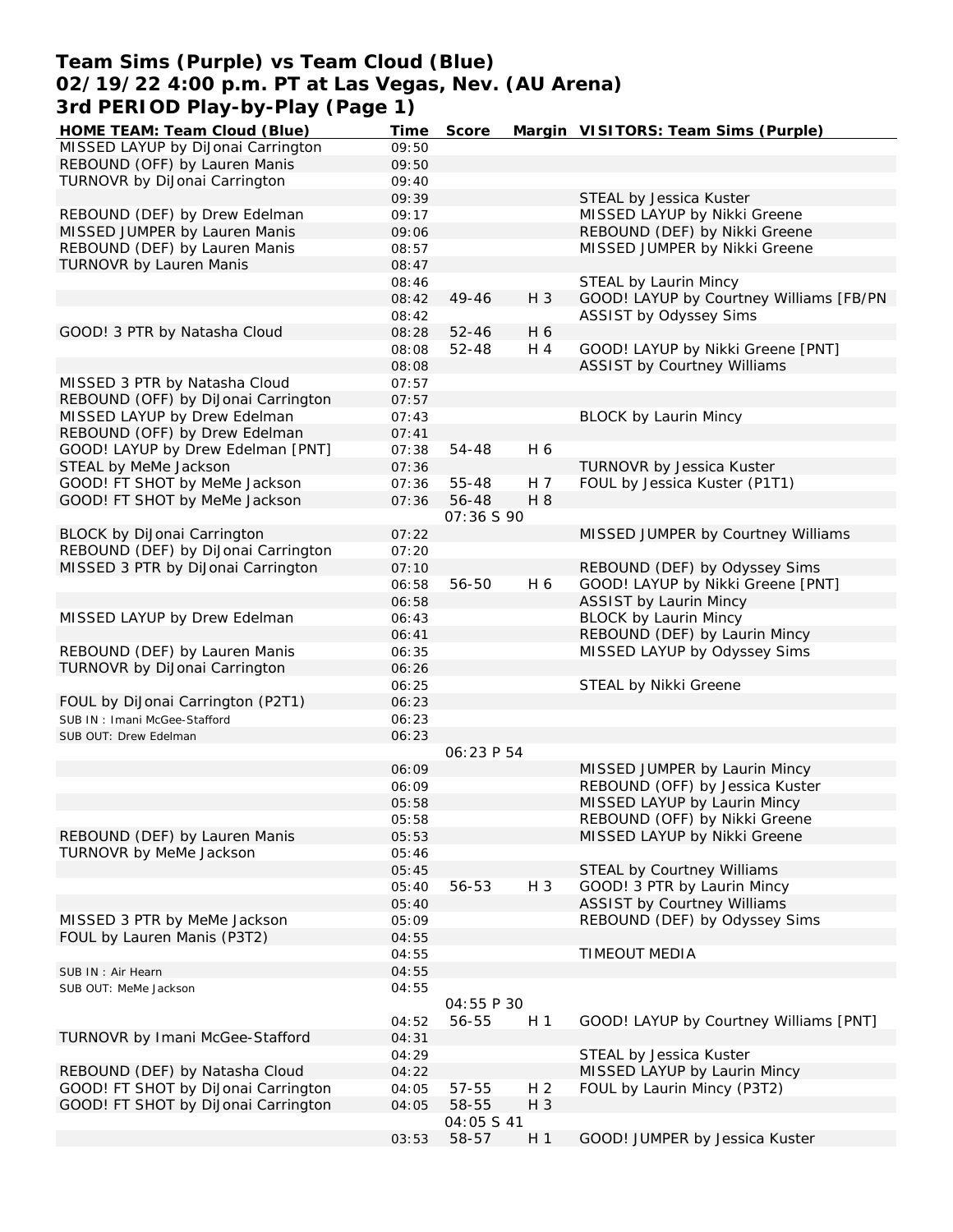## **Team Sims (Purple) vs Team Cloud (Blue) 02/19/22 4:00 p.m. PT at Las Vegas, Nev. (AU Arena) 3rd PERIOD Play-by-Play (Page 2)**

| HOME TEAM: Team Cloud (Blue)           | Time  | Score             |                | Margin VISITORS: Team Sims (Purple)                              |
|----------------------------------------|-------|-------------------|----------------|------------------------------------------------------------------|
| MISSED LAYUP by DiJonai Carrington     | 03:40 |                   |                | <b>BLOCK by Nikki Greene</b>                                     |
| REBOUND (OFF) by (TEAM)                | 03:37 |                   |                |                                                                  |
| TURNOVR by Natasha Cloud               | 03:31 |                   |                |                                                                  |
|                                        | 03:29 |                   |                | STEAL by Laurin Mincy                                            |
|                                        | 03:21 |                   |                | <b>TURNOVR by Odyssey Sims</b>                                   |
| STEAL by DiJonai Carrington            | 03:18 |                   |                |                                                                  |
| MISSED LAYUP by Natasha Cloud          | 03:10 |                   |                |                                                                  |
| REBOUND (OFF) by Lauren Manis          | 03:10 |                   |                |                                                                  |
| GOOD! JUMPER by Imani McGee-Stafford   | 03:01 | 60-57             | H 3            |                                                                  |
| ASSIST by Natasha Cloud                | 03:01 |                   |                |                                                                  |
|                                        | 02:44 | 60-59             | H <sub>1</sub> | GOOD! LAYUP by Odyssey Sims [PNT]                                |
|                                        | 02:44 |                   |                | <b>ASSIST by Courtney Williams</b>                               |
| FOUL by Imani McGee-Stafford (P2T3)    | 02:44 | 60-60             | T <sub>5</sub> | GOOD! FT SHOT by Odyssey Sims                                    |
| SUB IN : Grace Hunter                  | 02:44 |                   |                | SUB IN: Rebecca Harris                                           |
| SUB OUT: Air Hearn                     | 02:44 |                   |                | SUB OUT: Jessica Kuster                                          |
|                                        |       | 02:44S99          |                |                                                                  |
| FOUL by Imani McGee-Stafford (P3T4)    | 02:38 |                   |                |                                                                  |
| TURNOVR by Imani McGee-Stafford        | 02:38 |                   |                |                                                                  |
|                                        |       | 02:38 0 99        |                |                                                                  |
|                                        | 02:31 |                   |                |                                                                  |
|                                        |       |                   |                | MISSED JUMPER by Odyssey Sims<br>REBOUND (OFF) by Rebecca Harris |
|                                        | 02:31 |                   |                |                                                                  |
| BLOCK by Natasha Cloud                 | 02:14 |                   |                | MISSED 3 PTR by Laurin Mincy                                     |
| REBOUND (DEF) by Imani McGee-Stafford  | 02:13 |                   |                |                                                                  |
| GOOD! FT SHOT by DiJonai Carrington    | 01:59 | $61 - 60$         | H <sub>1</sub> | FOUL by Courtney Williams (P2T3)                                 |
| MISSED FT SHOT by DiJonai Carrington   | 01:59 |                   |                | REBOUND (DEF) by Laurin Mincy                                    |
|                                        |       | 01:59 S 41        |                |                                                                  |
| REBOUND (DEF) by DiJonai Carrington    | 01:47 |                   |                | MISSED 3 PTR by Laurin Mincy                                     |
| MISSED LAYUP by Lauren Manis           | 01:29 |                   |                | <b>BLOCK by Laurin Mincy</b>                                     |
| REBOUND (OFF) by (TEAM)                | 01:29 |                   |                |                                                                  |
| GOOD! JUMPER by Lauren Manis           | 01:24 | 63-60             | $H_3$          |                                                                  |
| REBOUND (DEF) by Lauren Manis          | 01:09 |                   |                | MISSED 3 PTR by Courtney Williams                                |
| MISSED JUMPER by Lauren Manis          | 00:56 |                   |                | REBOUND (DEF) by Nikki Greene                                    |
|                                        | 00:40 |                   |                | TURNOVR by Odyssey Sims                                          |
| STEAL by Natasha Cloud                 | 00:39 |                   |                |                                                                  |
|                                        | 00:35 |                   |                | <b>TIMEOUT 30sec</b>                                             |
| GOOD! FT SHOT by Imani McGee-Stafford  | 00:19 | 64-60             | H 4            | FOUL by Courtney Williams (P3T4)                                 |
| MISSED FT SHOT by Imani McGee-Stafford | 00:19 |                   |                |                                                                  |
| REBOUND (OFF) by DiJonai Carrington    | 00:19 |                   |                |                                                                  |
| SUB IN: MeMe Jackson                   | 00:19 |                   |                |                                                                  |
| SUB OUT: Grace Hunter                  | 00:19 |                   |                |                                                                  |
|                                        |       | <i>00:19 S 34</i> |                |                                                                  |
| GOOD! FT SHOT by DiJonai Carrington    | 00:14 | 65-60             | H 5            | FOUL by Nikki Greene (P2T5)                                      |
| GOOD! FT SHOT by DiJonai Carrington    | 00:14 | 66-60             | H 6            |                                                                  |
|                                        |       | OO: 14 S 41       |                |                                                                  |
| <b>BLOCK by Natasha Cloud</b>          | 00:05 |                   |                | MISSED LAYUP by Nikki Greene                                     |
| REBOUND (DEF) by DiJonai Carrington    | 00:00 |                   |                |                                                                  |
|                                        |       |                   |                |                                                                  |

Team Cloud (Blue) 66, Team Sims (Purple) 60

|                                              | Off | 2nd                      | Fast   |                      |                         |
|----------------------------------------------|-----|--------------------------|--------|----------------------|-------------------------|
| 3rd period-only Paint T/O Chance Break Bench |     |                          |        |                      |                         |
| Team Sims (Purple) 10                        |     | $5 \qquad \qquad \Omega$ |        | $\sim$ $\sim$ $\sim$ | Score tied - 1 time.    |
| Team Cloud (Blue) 2                          |     | $\mathbf{R}$             | $\cap$ |                      | Lead changed - 0 times. |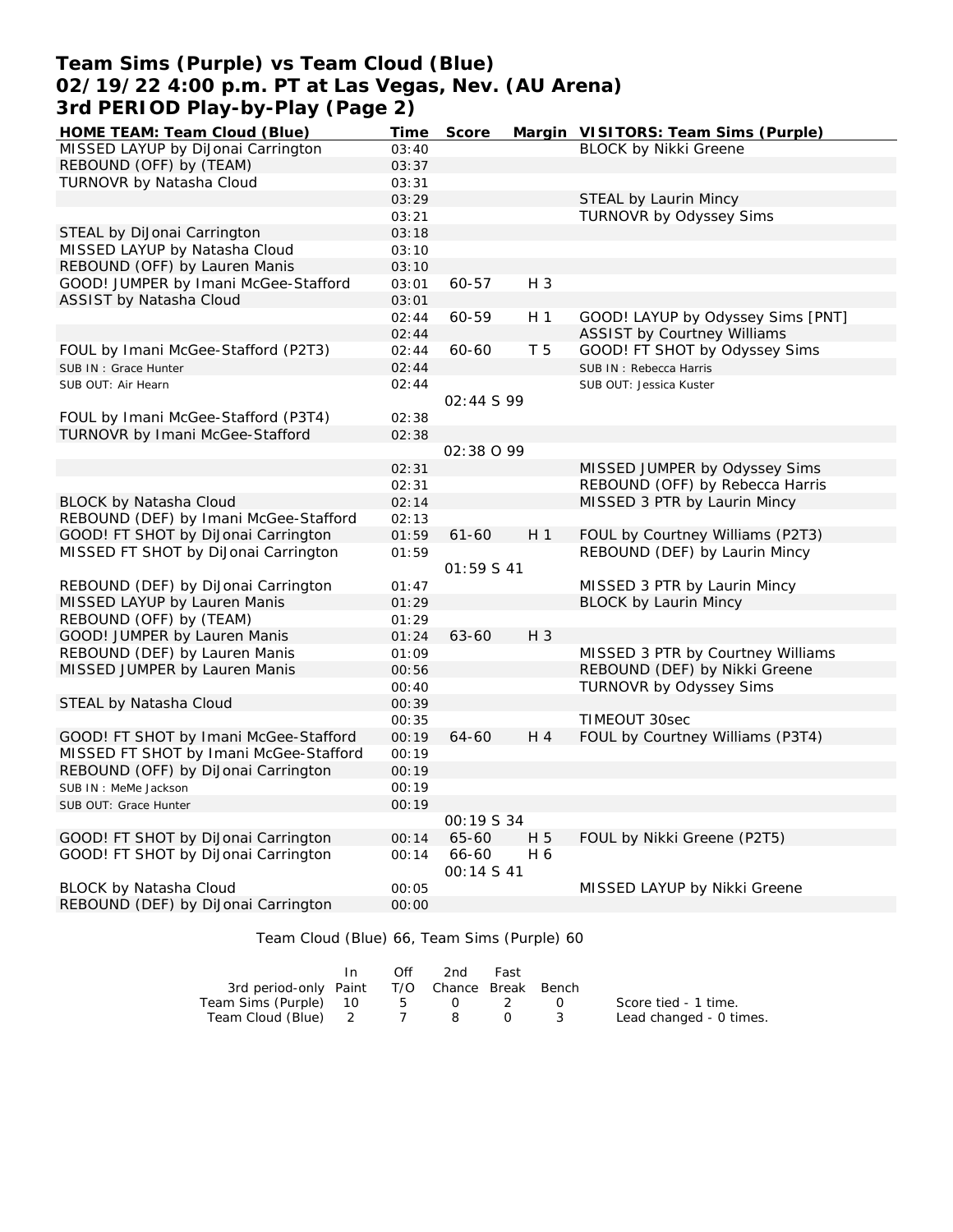# **Team Sims (Purple) vs Team Cloud (Blue) 02/19/22 4:00 p.m. PT at Las Vegas, Nev. (AU Arena) 4th PERIOD Play-by-Play (Page 1)**

| HOME TEAM: Team Cloud (Blue)             | Time           | Score             |      | Margin VISITORS: Team Sims (Purple) |
|------------------------------------------|----------------|-------------------|------|-------------------------------------|
| SUB IN: Air Hearn                        | 10:00          |                   |      | SUB IN: Rebecca Harris              |
| SUB IN: Imani McGee-Stafford             | 10:00          |                   |      | SUB OUT: Jessica Kuster             |
| SUB OUT: Natasha Cloud                   | 10:00          |                   |      |                                     |
| SUB OUT: Drew Edelman                    | 10:00          |                   |      |                                     |
|                                          | 09:51          |                   |      | TURNOVR by Odyssey Sims             |
| STEAL by DiJonai Carrington              | 09:50          |                   |      |                                     |
| GOOD! LAYUP by DiJonal Carrington [FB/PN | 09:48          | 68-60             | H 8  |                                     |
|                                          | 09:31          | 68-62             | H 6  | GOOD! JUMPER by Nikki Greene        |
|                                          | 09:31          |                   |      | <b>ASSIST by Courtney Williams</b>  |
| GOOD! LAYUP by Lauren Manis [PNT]        | 09:19          | $70-62$           | H 8  |                                     |
| ASSIST by DiJonai Carrington             | 09:19          |                   |      |                                     |
| REBOUND (DEF) by MeMe Jackson            | 08:53          |                   |      | MISSED JUMPER by Laurin Mincy       |
|                                          |                |                   |      |                                     |
| MISSED LAYUP by DiJonai Carrington       | 08:37          |                   |      |                                     |
| REBOUND (OFF) by Lauren Manis            | 08:37          |                   |      |                                     |
| MISSED JUMPER by Imani McGee-Stafford    | 08:34          |                   |      | REBOUND (DEF) by (TEAM)             |
| REBOUND (DEF) by Lauren Manis            | 08:18          |                   |      | MISSED JUMPER by Laurin Mincy       |
| GOOD! 3 PTR by Air Hearn                 | 08:00          | $73 - 62$         | H 11 |                                     |
| ASSIST by MeMe Jackson                   | 08:00          |                   |      |                                     |
| REBOUND (DEF) by MeMe Jackson            | 07:50          |                   |      | MISSED JUMPER by Courtney Williams  |
|                                          | 07:44          |                   |      | FOUL by Laurin Mincy (P4T6)         |
|                                          | 07:44          |                   |      | SUB IN: Akela Maize                 |
|                                          | 07:44          |                   |      | SUB OUT: Nikki Greene               |
|                                          |                | 07:44 P 90        |      |                                     |
| MISSED FT SHOT by Lauren Manis           | 07:30          |                   |      | FOUL by Laurin Mincy (P5T7)         |
| REBOUND (OFF) by (DEADBALL)              | 07:30          |                   |      |                                     |
| GOOD! FT SHOT by Lauren Manis            | 07:30          | $74-62$           | H 12 |                                     |
| SUB IN: Antoinette Bannister             | 07:30          |                   |      |                                     |
| SUB OUT: MeMe Jackson                    | 07:30          |                   |      |                                     |
|                                          |                | 07:30 S 25        |      |                                     |
|                                          | 07:09          | 74-64             | H 10 | GOOD! JUMPER by Odyssey Sims        |
| MISSED JUMPER by Imani McGee-Stafford    | 06:54          |                   |      | REBOUND (DEF) by (TEAM)             |
| SUB IN : Drew Edelman                    | 06:53          |                   |      |                                     |
| SUB OUT: Imani McGee-Stafford            | 06:53          |                   |      |                                     |
|                                          | 06:39          | 74-67             | H 7  | GOOD! 3 PTR by Rebecca Harris       |
|                                          | 06:39          |                   |      | ASSIST by Odyssey Sims              |
| MISSED 3 PTR by DiJonai Carrington       | 06:25          |                   |      |                                     |
| REBOUND (OFF) by Drew Edelman            | 06:25          |                   |      |                                     |
| MISSED LAYUP by Drew Edelman             | 06:19          |                   |      | <b>BLOCK by Akela Maize</b>         |
| REBOUND (OFF) by (TEAM)                  | 06:17          |                   |      |                                     |
| GOOD! JUMPER by Lauren Manis             | 06:08          | 76-67             | H 9  |                                     |
|                                          |                |                   |      | GOOD! LAYUP by Odyssey Sims [PNT]   |
| MISSED 3 PTR by Air Hearn                | 05:59<br>05:49 | 76-69             | H 7  | REBOUND (DEF) by Rebecca Harris     |
|                                          |                |                   |      |                                     |
|                                          | 05:37          |                   |      | FOUL by Akela Maize (P4T8)          |
|                                          | 05:37          |                   |      | TURNOVR by Akela Maize              |
| SUB IN: Natasha Cloud                    | 05:37          |                   |      | SUB IN: Jessica Kuster              |
| SUB OUT: Lauren Manis                    | 05:37          |                   |      | SUB OUT: Rebecca Harris             |
|                                          |                | 05:37 0 33        |      |                                     |
| TURNOVR by Air Hearn                     | 05:35          |                   |      |                                     |
| REBOUND (DEF) by Air Hearn               | 05:26          |                   |      | MISSED 3 PTR by Courtney Williams   |
|                                          | 05:09          |                   |      | FOUL by Akela Maize (P5T9)          |
|                                          |                | <i>05:09 S 41</i> |      |                                     |
| <b>TIMEOUT MEDIA</b>                     | 04:59          |                   |      |                                     |
| GOOD! FT SHOT by DiJonai Carrington      | 04:59          | 77-69             | H 8  |                                     |
| GOOD! FT SHOT by DiJonai Carrington      | 04:59          | 78-69             | H 9  |                                     |
|                                          | 04:59          |                   |      | SUB IN: Nikki Greene                |
|                                          | 04:59          |                   |      | SUB OUT: Akela Maize                |
|                                          | 04:43          |                   |      | TURNOVR by Courtney Williams        |
| STEAL by Air Hearn                       | 04:42          |                   |      |                                     |
| MISSED 3 PTR by Natasha Cloud            | 04:23          |                   |      |                                     |
| REBOUND (OFF) by Antoinette Bannister    | 04:23          |                   |      |                                     |
|                                          |                |                   |      |                                     |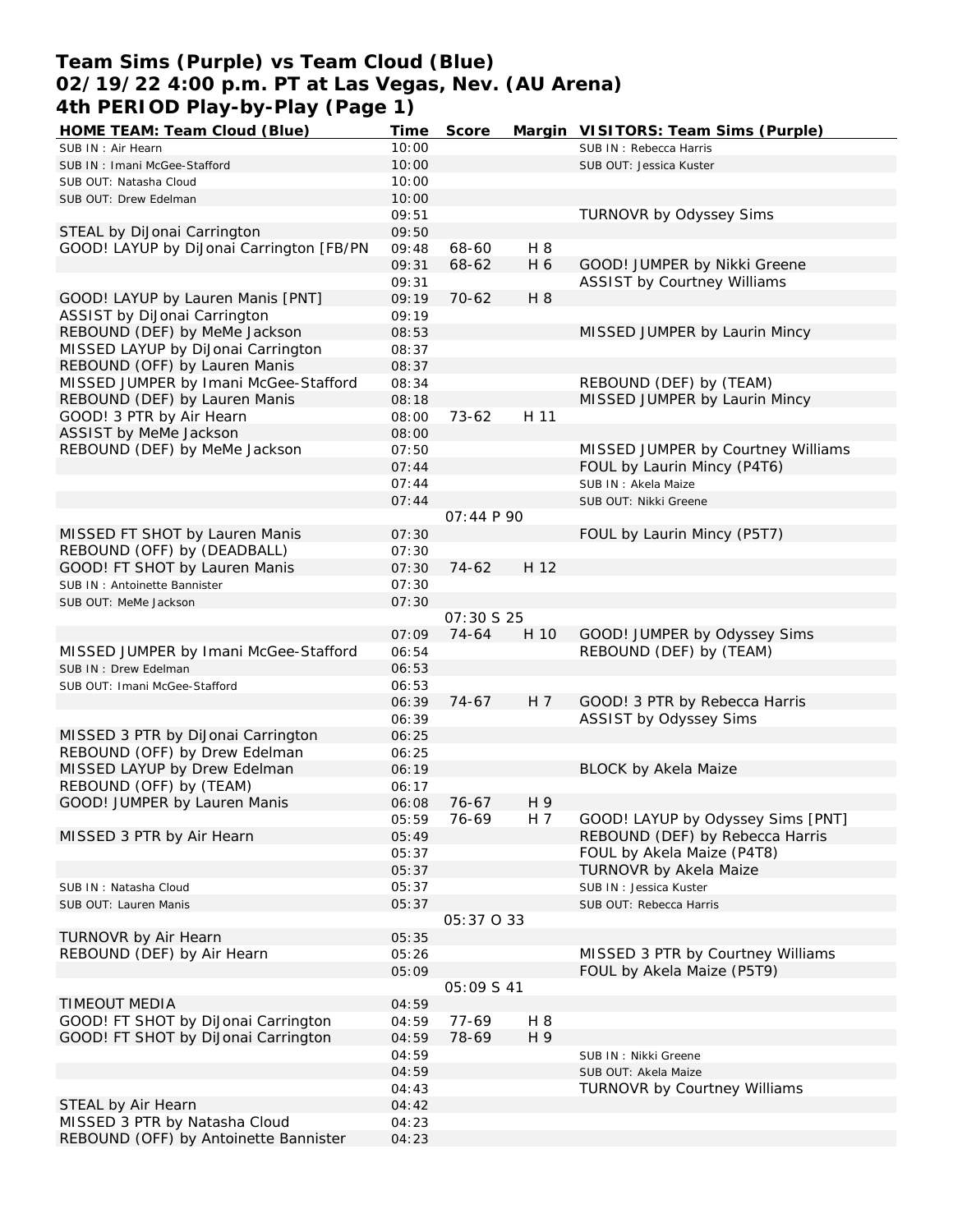# **Team Sims (Purple) vs Team Cloud (Blue) 02/19/22 4:00 p.m. PT at Las Vegas, Nev. (AU Arena) 4th PERIOD Play-by-Play (Page 2)**

| HOME TEAM: Team Cloud (Blue)          | Time  | Score       |      | Margin VISITORS: Team Sims (Purple) |
|---------------------------------------|-------|-------------|------|-------------------------------------|
| MISSED 3 PTR by Antoinette Bannister  | 04:16 |             |      | REBOUND (DEF) by Courtney Williams  |
| REBOUND (DEF) by Natasha Cloud        | 04:10 |             |      | MISSED 3 PTR by Laurin Mincy        |
| TURNOVR by Natasha Cloud              | 04:00 |             |      |                                     |
|                                       | 03:59 |             |      | STEAL by Courtney Williams          |
| REBOUND (DEF) by Air Hearn            | 03:55 |             |      | MISSED LAYUP by Odyssey Sims        |
| GOOD! JUMPER by DiJonai Carrington    | 03:47 | 80-69       | H 11 |                                     |
|                                       | 03:29 | 80-71       | H 9  | GOOD! LAYUP by Nikki Greene [PNT]   |
|                                       | 03:29 |             |      | <b>ASSIST by Courtney Williams</b>  |
| GOOD! LAYUP by Air Hearn [PNT]        | 03:03 | 82-71       | H 11 |                                     |
|                                       | 02:55 | 82-73       | H 9  | GOOD! LAYUP by Jessica Kuster [PNT] |
|                                       | 02:55 |             |      | ASSIST by Odyssey Sims              |
| MISSED LAYUP by DiJonai Carrington    | 02:33 |             |      | REBOUND (DEF) by Nikki Greene       |
|                                       | 02:23 | 82-76       | H 6  | GOOD! 3 PTR by Odyssey Sims         |
|                                       | 02:23 |             |      | <b>ASSIST by Courtney Williams</b>  |
| MISSED 3 PTR by DiJonai Carrington    | 02:01 |             |      |                                     |
| REBOUND (OFF) by Drew Edelman         | 02:01 |             |      |                                     |
| GOOD! LAYUP by Drew Edelman [PNT]     | 01:57 | 84-76       | H 8  |                                     |
| GOOD! FT SHOT by Drew Edelman         | 01:57 | 85-76       | H 9  | FOUL by Nikki Greene (P3T10)        |
|                                       |       | 01:57 S 08  |      |                                     |
|                                       | 01:47 |             |      | MISSED 3 PTR by Laurin Mincy        |
|                                       | 01:47 |             |      | REBOUND (OFF) by Nikki Greene       |
| REBOUND (DEF) by DiJonai Carrington   | 01:39 |             |      | MISSED 3 PTR by Odyssey Sims        |
| GOOD! LAYUP by Drew Edelman [PNT]     | 01:24 | 87-76       | H 11 |                                     |
| <b>ASSIST by Antoinette Bannister</b> | 01:24 |             |      |                                     |
|                                       | 01:14 | 87-79       | H 8  | GOOD! 3 PTR by Odyssey Sims         |
|                                       | 01:14 |             |      | <b>ASSIST by Courtney Williams</b>  |
| TURNOVR by Drew Edelman               | 00:56 |             |      |                                     |
|                                       | 00:55 |             |      | STEAL by Laurin Mincy               |
| FOUL by Natasha Cloud (P2T5)          | 00:54 |             |      |                                     |
| SUB IN: Imani McGee-Stafford          | 00:54 |             |      |                                     |
| SUB IN : MeMe Jackson                 | 00:54 |             |      |                                     |
| SUB OUT: Drew Edelman                 | 00:54 |             |      |                                     |
| SUB OUT: Antoinette Bannister         | 00:54 |             |      |                                     |
|                                       |       | 00:54 P 23  |      |                                     |
|                                       | 00:45 |             |      | TURNOVR by Courtney Williams        |
| STEAL by DiJonai Carrington           | 00:44 |             |      |                                     |
| GOOD! FT SHOT by DiJonai Carrington   | 00:41 | 88-79       | H 9  | FOUL by Courtney Williams (P4T11)   |
| GOOD! FT SHOT by DiJonai Carrington   | 00:41 | 89-79       | H 10 |                                     |
|                                       |       | 00:41 S 41  |      |                                     |
| FOUL by Air Hearn (P1T6)              | 00:36 | 89-80       | H 9  | GOOD! FT SHOT by Odyssey Sims       |
|                                       | 00:36 | 89-81       | H 8  | GOOD! FT SHOT by Odyssey Sims       |
| SUB IN : Grace Hunter                 | 00:36 |             |      |                                     |
| SUB IN: Antoinette Thompson           | 00:36 |             |      |                                     |
| SUB OUT: Natasha Cloud                | 00:36 |             |      |                                     |
| SUB OUT: Air Hearn                    | 00:36 |             |      |                                     |
|                                       |       | OO: 36 P 99 |      |                                     |
| MISSED JUMPER by Grace Hunter         | 00:21 |             |      | <b>BLOCK by Laurin Mincy</b>        |
| REBOUND (OFF) by Grace Hunter         | 00:18 |             |      |                                     |
| GOOD! JUMPER by Antoinette Thompson   | 00:16 | $91 - 81$   | H 10 |                                     |
| <b>ASSIST by Grace Hunter</b>         | 00:16 |             |      |                                     |
| REBOUND (DEF) by DiJonai Carrington   | 00:02 |             |      | MISSED 3 PTR by Odyssey Sims        |

Team Cloud (Blue) 91, Team Sims (Purple) 81

|                                              | In. | Off      | 2nd       | Fast |                         |
|----------------------------------------------|-----|----------|-----------|------|-------------------------|
| 4th period-only Paint T/O Chance Break Bench |     |          |           |      |                         |
| Team Sims (Purple) 6                         |     | $\Omega$ | $\bigcap$ |      | Score tied - 0 times.   |
| Team Cloud (Blue) 10                         |     | 4        |           |      | Lead changed - 0 times. |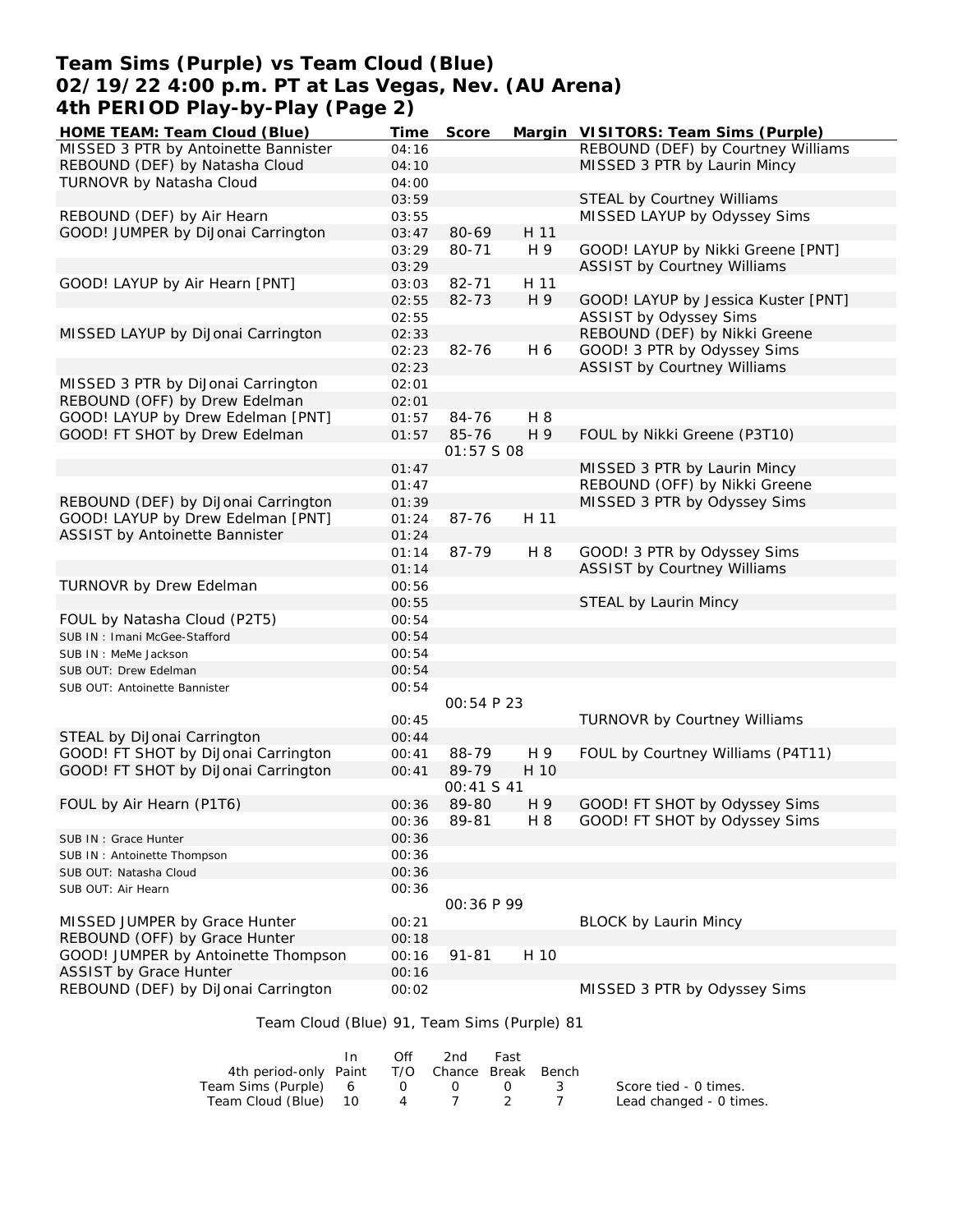### **Official Basketball Box Score -- 1st Period-Only Team Sims (Purple) vs Team Cloud (Blue) 02/19/22 4:00 p.m. PT at Las Vegas, Nev. (AU Arena)**

**Team Sims (Purple) 26**

|    |                                                    |         | Total     | 3-Ptr         |         | Rebounds    |          |          |               |     |   |          |          |                |                      |
|----|----------------------------------------------------|---------|-----------|---------------|---------|-------------|----------|----------|---------------|-----|---|----------|----------|----------------|----------------------|
| ## | Player                                             |         |           | FG-FGA FG-FGA | FT-FTA  | Off Def Tot |          |          | <b>PF</b>     | TP. | A | TO       | Blk      | Stl            | Min                  |
| 10 | <b>Courtney Williams</b>                           | $\star$ | $2 - 5$   | $0-0$         | $0 - 0$ | Ο           | 0        |          | Ω             | 4   | 2 |          | Ο        |                | 10                   |
| 23 | Laurin Mincy                                       | $\star$ | $2 - 4$   | $2 - 2$       | $0 - 0$ | $\Omega$    |          | 1        | $\mathcal{P}$ | 6   |   | $\Omega$ | $\Omega$ | Ω              | 9                    |
| 30 | Jessica Kuster                                     | $\star$ | $0 - 2$   | $0 - 2$       | $0 - 0$ | O           | $\Omega$ | $\Omega$ | Ω             | Ο   | 0 | Ω        | $\circ$  |                |                      |
| 54 | Nikki Greene                                       | $\star$ | $1 - 1$   | $0 - 0$       | $0 - 0$ | 2           |          | 3        |               | C   | 0 | Ω        | $\Omega$ | 0              | 6                    |
| 99 | <b>Odyssey Sims</b>                                | $\star$ | $4 - 7$   | $2 - 4$       | $0 - 0$ | 0           | $\Omega$ | 0        |               | 10  | 3 | 0        | 0        |                | 8                    |
| 15 | Rebecca Harris                                     |         | $O-O$     | $0 - 0$       | $0 - 0$ | 0           | $\Omega$ | 0        | Ω             | O   | O | Ω        | $\Omega$ |                | $0+$                 |
| 32 | Akela Maize                                        |         | $2 - 2$   | $0 - 0$       | $0 - 0$ | 0           | Ω        | 0        | Ω             | 4   | Ω | Ω        | 0        |                | 3                    |
| 88 | Briahanna Jackson                                  |         | $0 - 0$   | $0 - 0$       | $0 - 0$ | $\Omega$    |          | 1        | $\Omega$      | 0   |   | Ω        | $\Omega$ | 0              | 4                    |
|    | Team                                               |         |           |               |         | 0           |          |          |               |     |   |          |          |                |                      |
|    | Totals                                             |         | $11 - 21$ | $4 - 8$       | $0-0$   | 2           | 4        | 6        | 4             | 26  |   | Ω        | 0        | $\overline{2}$ |                      |
|    | FG %: 11-21<br>52.4%<br>3FG %:<br>$4 - 8$<br>50.0% |         |           |               |         |             |          |          |               |     |   |          |          |                | Deadball<br>Rebounds |

3FG %: 4-8 50.0% FT %: 0-0 0.0%

#### **Team Cloud (Blue) 24**

|    |                                                                                               |         | Total    | 3-Ptr         |         | Rebounds       |                |                |           |                |          |          |            |                  |                           |
|----|-----------------------------------------------------------------------------------------------|---------|----------|---------------|---------|----------------|----------------|----------------|-----------|----------------|----------|----------|------------|------------------|---------------------------|
| ## | Player                                                                                        |         |          | FG-FGA FG-FGA | FT-FTA  | Off Def Tot    |                |                | <b>PF</b> | TP             | A        | TO       | <b>Blk</b> | Stll             | Min                       |
| 08 | Drew Edelman                                                                                  | $\star$ | $3 - 3$  | $0 - 0$       | $0 - 0$ | 0              | O              | O              |           | 6              |          |          | O          | O                | 6                         |
| 09 | Natasha Cloud                                                                                 | $\star$ | $0 - 1$  | $O - 1$       | $0 - 0$ | $\overline{O}$ | $\overline{O}$ | $\overline{O}$ | $\Omega$  | $\overline{O}$ | 2        | 2        | $\Omega$   | 0                | 7                         |
| 25 | Lauren Manis                                                                                  | $\star$ | $2 - 4$  | $1 - 2$       | $0-0$   | $\overline{O}$ | 2              | 2              | 2         | 5              |          |          |            | 0                |                           |
| 41 | DiJonai Carrington                                                                            | $\star$ | $4 - 7$  | $1 - 2$       | $4 - 4$ | $\overline{2}$ | $\overline{2}$ | 4              |           | 13             | $\Omega$ | $\Omega$ | $\Omega$   | $\Omega$         | 10                        |
| 90 | MeMe Jackson                                                                                  | $\star$ | $0 - 0$  | $0-0$         | $0-0$   | $\overline{O}$ |                |                | Ο         | O              | 0        | $\Omega$ | O          | 0                | 4                         |
| 33 | Antoinette Bannister                                                                          |         | $0 - 0$  | $0 - 0$       | $0 - 0$ | $\overline{O}$ | $\Omega$       | $\overline{O}$ | O         | $\Omega$       |          | $\Omega$ | $\Omega$   | 0                | $\overline{2}$            |
| 34 | Imani McGee-Stafford                                                                          |         | $0-0$    | $0 - 0$       | $0 - 0$ | O              |                | 1              | $\Omega$  | 0              |          | $\Omega$ | O          | 0                | 5                         |
| 69 | Antoinette Thompson                                                                           |         | $0 - 0$  | $0 - 0$       | $0-0$   | $\Omega$       | $\overline{O}$ | $\overline{O}$ | $\Omega$  | $\overline{O}$ | $\Omega$ | $\Omega$ | $\Omega$   | $\overline{O}$   | $0+$                      |
| 75 | Air Hearn                                                                                     |         | $0 - 0$  | $0-0$         | $0-0$   | 0              |                |                | $\Omega$  | $\Omega$       | 0        | Ω        | O          | $\left( \right)$ | 5                         |
|    | Team                                                                                          |         |          |               |         | Ο              |                |                |           |                |          |          |            |                  |                           |
|    | Totals                                                                                        |         | $9 - 15$ | $2 - 5$       | $4 - 4$ | 2              | 8              | $\overline{0}$ | 4         | 24             | 6        | 4        |            | 0                |                           |
|    | $FG \%$ :<br>$9 - 15$<br>60.0%<br>$3FG \%$ :<br>40.0%<br>$2 - 5$<br>FT %:<br>100.0<br>$4 - 4$ |         |          |               |         |                |                |                |           |                |          |          |            |                  | Deadball<br>Rebounds<br>0 |

Officials: Jarrett Robinson, Chris Gormley, S. Petronyte Sandoval Technical fouls: Team Sims (Purple)-None. Team Cloud (Blue)-None. Attendance:

| Score by periods   |  |  | 1st   2nd   3rd   4th   Total |
|--------------------|--|--|-------------------------------|
| Team Sims (Purple) |  |  |                               |
| Team Cloud (Blue)  |  |  |                               |

|        | In. | Off    | 2nd                          | Fast             |  |
|--------|-----|--------|------------------------------|------------------|--|
| Points |     |        | Paint T/O Chance Break Bench |                  |  |
| 101    | 6   | $-3$   | $\left( \right)$             | $\left( \right)$ |  |
| 100    | 10  | $\cap$ | 4                            | <sup>n</sup>     |  |
|        |     |        |                              |                  |  |

0

Last FG - 101 1st-01:27, 100 1st-01:08. Largest lead - 101 by 5 1st-08:11, 100 by 2 1st-04:26. 101 led for 38:25. 100 led for 00:19. Game was tied for -8:-44. Score tied - 3 times. Lead changed - 2 times.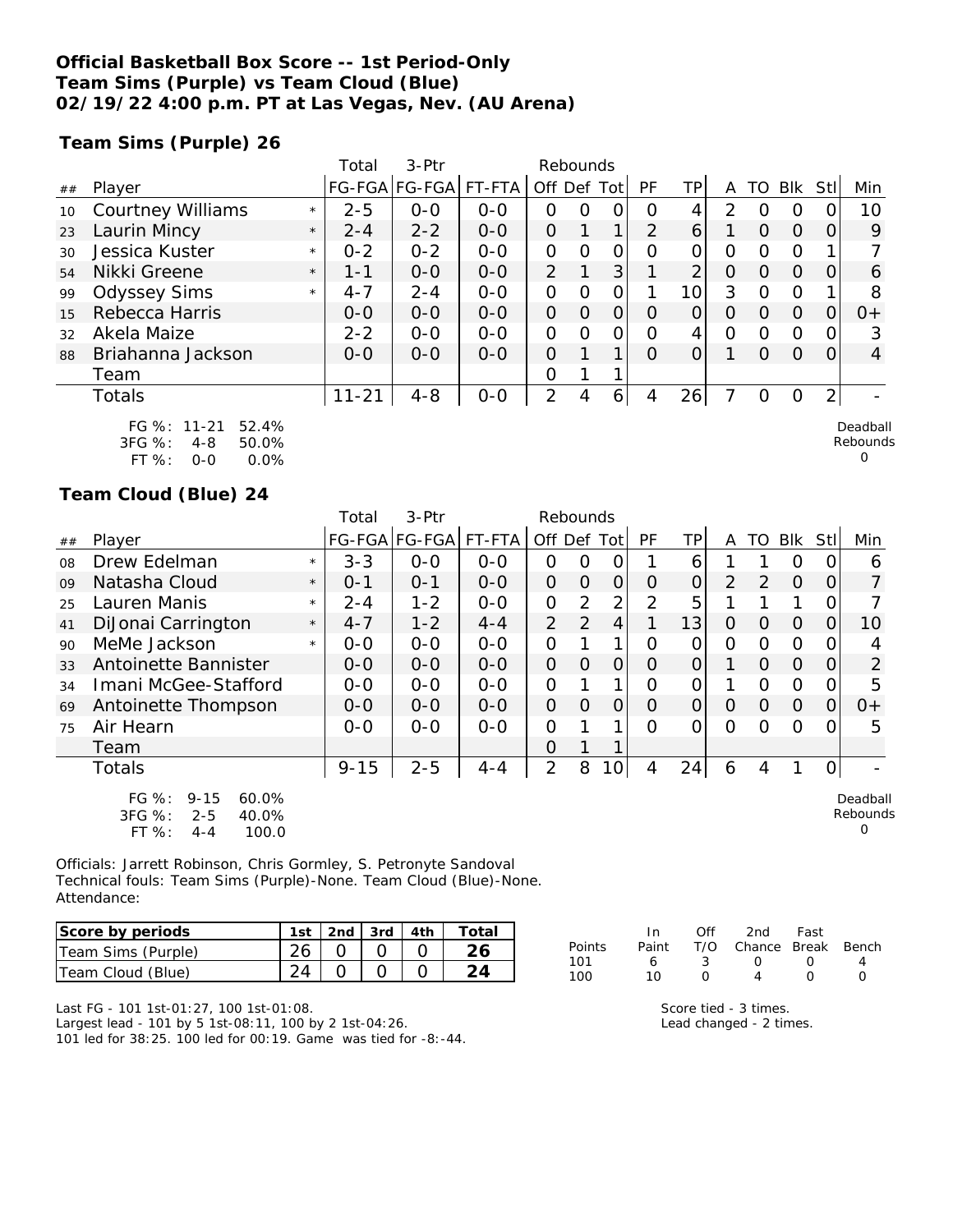### **Official Basketball Box Score -- 2nd Period-Only Team Sims (Purple) vs Team Cloud (Blue) 02/19/22 4:00 p.m. PT at Las Vegas, Nev. (AU Arena)**

**Team Sims (Purple) 18**

|    |                                                                                                               |         | Total    | 3-Ptr                 |         |             | Rebounds       |                |          |    |          |          |          |                  |                      |
|----|---------------------------------------------------------------------------------------------------------------|---------|----------|-----------------------|---------|-------------|----------------|----------------|----------|----|----------|----------|----------|------------------|----------------------|
| ## | Player                                                                                                        |         |          | FG-FGA FG-FGA  FT-FTA |         | Off Def Tot |                |                | PF       | ΤP | A        | TO       | Blk      | Stll             | Min                  |
| 10 | <b>Courtney Williams</b>                                                                                      | $\star$ | $3 - 4$  | $1 - 2$               | $2 - 2$ |             | $\overline{2}$ | 3              |          | 9  |          |          | $\circ$  |                  |                      |
| 23 | Laurin Mincy                                                                                                  | $\star$ | $0 - 1$  | $0 - 1$               | $0 - 0$ | $\Omega$    | O              | O              | O        | 0  | $\Omega$ | $\Omega$ | $\Omega$ | O                | 3                    |
| 30 | Jessica Kuster                                                                                                | $\star$ | $0 - 2$  | $O - 1$               | $0 - 0$ | O           | Ω              | Ο              | Ω        | 0  |          | $\Omega$ | 0        |                  | 6                    |
| 54 | Nikki Greene                                                                                                  | $\star$ | $0 - 1$  | $0 - 0$               | $0 - 0$ | $\Omega$    |                | 1 <sub>1</sub> | O        | 0  | $\Omega$ | 0        | $\Omega$ |                  |                      |
| 99 | <b>Odyssey Sims</b>                                                                                           | $\star$ | 1 - 4    | $1 - 3$               | $0 - 0$ | 0           | 2              | 2 <sub>1</sub> | Ω        | 3  |          | 2        | $\Omega$ |                  | 8                    |
| 15 | Rebecca Harris                                                                                                |         | $2 - 3$  | $1 - 2$               | $0 - 0$ | 1           | $\Omega$       | 1 <sub>1</sub> | $\Omega$ | 5  | 0        | $\Omega$ | $\Omega$ | 0                | 10                   |
| 32 | Akela Maize                                                                                                   |         | $0 - 0$  | $0 - 0$               | $1 - 2$ | O           | Ω              | 0              | 3        | 1  | Ο        |          | $\Omega$ |                  |                      |
| 88 | Briahanna Jackson                                                                                             |         | $0 - 1$  | $0 - 0$               | $0 - 0$ | $\Omega$    |                | 1.             | 0        | 0  | 0        |          | $\Omega$ | $\left( \right)$ | 3                    |
|    | Team                                                                                                          |         |          |                       |         | Ο           |                |                |          |    |          |          |          |                  |                      |
|    | Totals                                                                                                        |         | $6 - 16$ | $3 - 9$               | $3 - 4$ | 2           |                | 9              | 4        | 18 | 3        | 5        | 0        |                  |                      |
|    | 37.5%<br>$FG \%$ :<br>$6 - 16$<br>$3FG \%$ :<br>33.3%<br>$3-9$<br>$FT OZ$ .<br><b>75 0%</b><br>2 <sub>1</sub> |         |          |                       |         |             |                |                |          |    |          |          |          |                  | Deadball<br>Rebounds |

**Team Cloud (Blue) 25**

FT %: 3-4 75.0%

|    |                                                                                 |         | Total     | 3-Ptr                |         | Rebounds       |          |                |                |                |               |               |             |                |                           |
|----|---------------------------------------------------------------------------------|---------|-----------|----------------------|---------|----------------|----------|----------------|----------------|----------------|---------------|---------------|-------------|----------------|---------------------------|
| ## | Player                                                                          |         |           | FG-FGA FG-FGA FT-FTA |         | Off Def Tot    |          |                | <b>PF</b>      | <b>TP</b>      | A             |               | TO Blk Stll |                | Min                       |
| 08 | Drew Edelman                                                                    | $\star$ | $0 - 0$   | $0 - 0$              | $O-O$   | O              | Ο        | 0              | O              | 0              | Ω             |               | Ω           | Ω              |                           |
| 09 | Natasha Cloud                                                                   | $\star$ | $0 - 0$   | $0 - 0$              | $0 - 0$ | $\overline{O}$ | 3        | 3 <sup>1</sup> |                | $\Omega$       | 3             | 0             | $\Omega$    |                | 10                        |
| 25 | Lauren Manis                                                                    | $\star$ | $2 - 4$   | $O - 1$              | $0-0$   | 0              |          | 1              | O              | 4              | 2             | O             | O           |                | 10                        |
| 41 | DiJonai Carrington                                                              | $\star$ | $0 - 3$   | $0 - 1$              | $2 - 2$ | 0              | $\Omega$ | 0              | O              | $\overline{2}$ | 0             | 0             | $\Omega$    |                | 4                         |
| 90 | MeMe Jackson                                                                    | $\star$ | $1 - 3$   | $1 - 3$              | $O-O$   | $\Omega$       | 0        | O              | O              | 3 <sup>1</sup> | $\mathcal{P}$ | $\Omega$      | O           | 0              |                           |
| 34 | Imani McGee-Stafford                                                            |         | $2 - 3$   | $0 - 0$              | $2 - 2$ | $\Omega$       | 3        | 3              |                | 6              | $\Omega$      |               | $\Omega$    | 0              | 8                         |
| 36 | <b>Grace Hunter</b>                                                             |         | $3 - 3$   | $0 - 0$              | $0 - 0$ | $\overline{O}$ | O        | O              | O              | 6              | 0             | O             | O           | 0              | 5                         |
| 75 | Air Hearn                                                                       |         | $2 - 2$   | $0 - 0$              | $O-O$   | $\Omega$       | $\Omega$ | $\overline{O}$ | $\Omega$       | 4              | $\mathcal{P}$ | O             | $\Omega$    | 0              | $\overline{2}$            |
|    | Team                                                                            |         |           |                      |         |                |          | 2              |                |                |               |               |             |                |                           |
|    | <b>Totals</b>                                                                   |         | $10 - 18$ | $1 - 5$              | $4 - 4$ |                | 8        | 9              | $\overline{2}$ | 25             | 9             | $\mathcal{P}$ | O           | 3 <sup>1</sup> |                           |
|    | FG %: 10-18<br>55.6%<br>3FG %:<br>20.0%<br>$1 - 5$<br>FT %:<br>100.0<br>$4 - 4$ |         |           |                      |         |                |          |                |                |                |               |               |             |                | Deadball<br>Rebounds<br>O |

Officials: Jarrett Robinson, Chris Gormley, S. Petronyte Sandoval Technical fouls: Team Sims (Purple)-None. Team Cloud (Blue)-None. Attendance:

| Score by periods   | 1st $\vert$ 2nd $\vert$ 3rd $\vert$ 4th |  | Totai |
|--------------------|-----------------------------------------|--|-------|
| Team Sims (Purple) |                                         |  |       |
| Team Cloud (Blue)  |                                         |  |       |

In Off 2nd Fast Points Paint T/O Chance Break Bench 101 0 4 1 0 6 100 14 8 0 6 16

Last FG - 101 2nd-02:32, 100 2nd-00:12.

Largest lead - 101 by 5 1st-08:11, 100 by 9 2nd-06:31. 101 led for 01:56. 100 led for 17:46. Game was tied for 00:18.

| Score tied - 1 time. |  |  |
|----------------------|--|--|
|                      |  |  |

Lead changed - 4 times.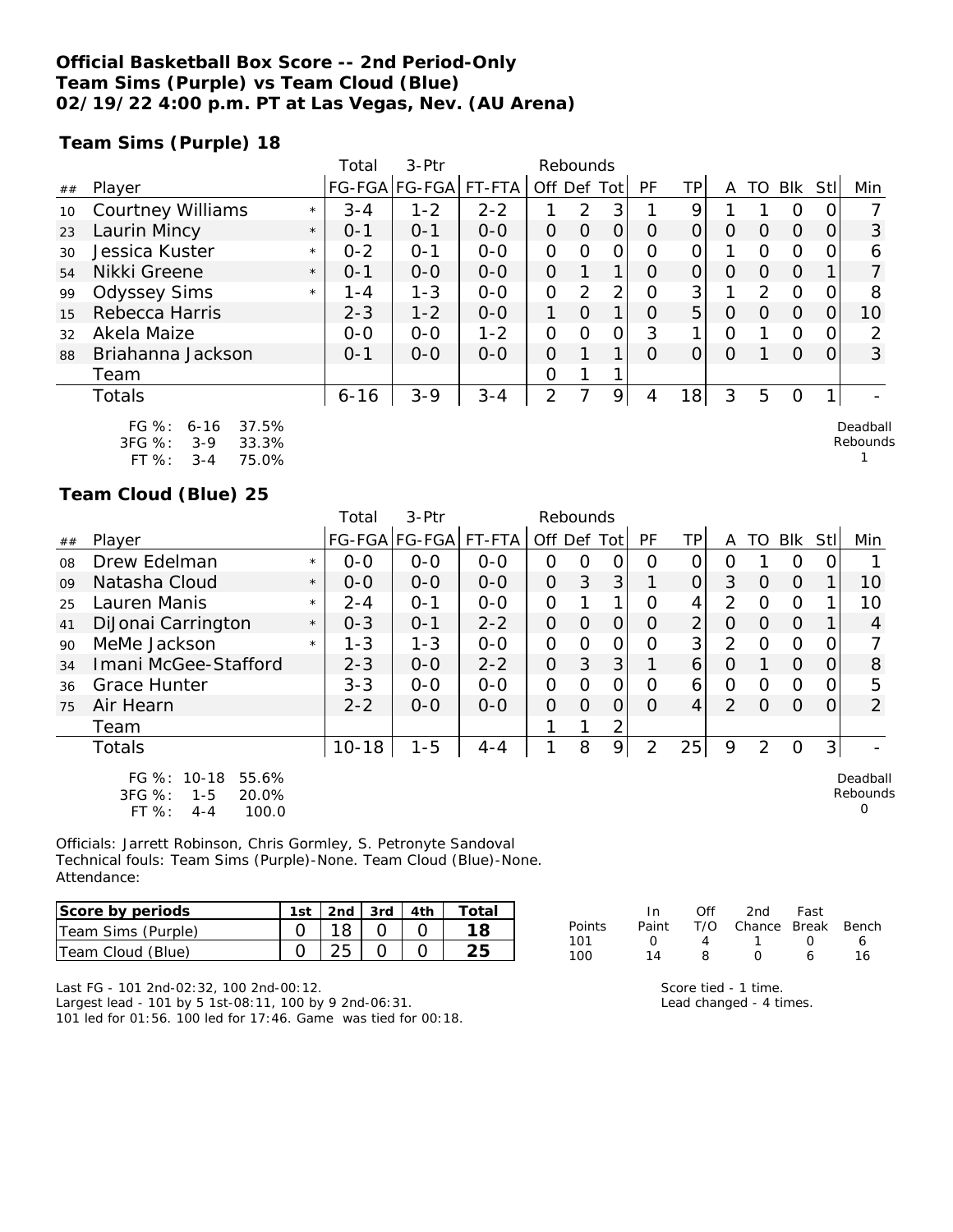### **Official Basketball Box Score -- 3rd Period-Only Team Sims (Purple) vs Team Cloud (Blue) 02/19/22 4:00 p.m. PT at Las Vegas, Nev. (AU Arena)**

**Team Sims (Purple) 16**

|    |                                                      |         | Total    | $3-Ptr$       |         |                | Rebounds       |   |          |          |          |               |            |          |                      |
|----|------------------------------------------------------|---------|----------|---------------|---------|----------------|----------------|---|----------|----------|----------|---------------|------------|----------|----------------------|
| ## | Player                                               |         |          | FG-FGA FG-FGA | FT-FTA  | Off Def Tot    |                |   | PF       | TPI      | Α        | TO            | <b>Blk</b> | Stll     | Min                  |
| 10 | <b>Courtney Williams</b>                             | $\star$ | $2 - 4$  | $0 - 1$       | $0-0$   | Ω              | O              |   | 2        | 4        | 3        |               | $\Omega$   |          | 10                   |
| 23 | Laurin Mincy                                         | $\star$ | 1-6      | $1 - 3$       | $0-0$   | $\overline{O}$ | 2              | 2 |          | 3        |          | $\Omega$      | 3          | 2        | 10                   |
| 30 | Jessica Kuster                                       | $\star$ | 1 - 1    | $0-0$         | $0-0$   |                | $\Omega$       |   |          | 2        | $\Omega$ |               | $\Omega$   | 2        |                      |
| 54 | Nikki Greene                                         | $\star$ | $2 - 6$  | $0 - 0$       | $0 - 0$ |                | $\overline{2}$ | 3 |          | 4        | $\circ$  | O             |            |          | 10                   |
| 99 | <b>Odyssey Sims</b>                                  | $\star$ | $1 - 3$  | $0-0$         | 1-1     | 0              | $\overline{2}$ | 2 | O        | 3        |          | $\mathcal{P}$ | $\Omega$   |          | 10                   |
| 15 | Rebecca Harris                                       |         | $0 - 0$  | $0 - 0$       | $0-0$   |                | $\Omega$       | 1 | $\Omega$ | $\Omega$ | $\Omega$ | $\cap$        | ∩          | $\Omega$ | 2                    |
|    | Team                                                 |         |          |               |         | $\Omega$       | 0              | 0 |          |          |          |               |            |          |                      |
|    | Totals                                               |         | $7 - 20$ | $1 - 4$       | 1-1     | 3              | 6              | 9 | 5        | 16       | 5        | 3             | 4          | 6        |                      |
|    | $FG \%$ :<br>35.0%<br>7-20<br>3FG %:<br>25.0%<br>1-4 |         |          |               |         |                |                |   |          |          |          |               |            |          | Deadball<br>Rebounds |

Rebounds  $\Omega$ 

Rebounds 0

**Team Cloud (Blue) 17**

FT %: 1-1 100.0

|    |                            |         | Total    | $3-Ptr$       |          |             | Rebounds |                 |               |    |          |               |            |      |                |
|----|----------------------------|---------|----------|---------------|----------|-------------|----------|-----------------|---------------|----|----------|---------------|------------|------|----------------|
| ## | Player                     |         |          | FG-FGA FG-FGA | FT-FTA   | Off Def Tot |          |                 | PF            | ТP | А        | TO            | <b>Blk</b> | Stll | Min            |
| 08 | Drew Edelman               | $\star$ | $1 - 3$  | $O-O$         | $0 - 0$  |             |          | 2               | $\Omega$      | 2  |          |               | $\Omega$   |      | 3              |
| 09 | Natasha Cloud              | $\star$ | $1 - 3$  | $1 - 2$       | $0 - 0$  | 0           |          |                 | $\Omega$      | 3  |          |               | 2          |      | 10             |
| 25 | Lauren Manis               | $\star$ | 1 - 4    | $0 - 0$       | $0 - 0$  | 2           | 4        | 6               |               | 2  | $\Omega$ |               | $\Omega$   |      | 10             |
| 41 | DiJonai Carrington         | $\star$ | $0 - 3$  | $0 - 1$       | $5 - 6$  | 2           | 3        | 5               |               | 5  | $\Omega$ | $\mathcal{P}$ |            |      | 10             |
| 90 | MeMe Jackson               | $\star$ | $0 - 1$  | $O - 1$       | $2 - 2$  | 0           | $\cap$   | 0               | $\Omega$      | 2  | $\Omega$ |               | $\circ$    |      | 5              |
| 34 | Imani McGee-Stafford       |         | $1 - 1$  | $0 - 0$       | $1 - 2$  | 0           |          | $\mathbf{1}$    | $\mathcal{P}$ | 3  | $\Omega$ | $\mathcal{D}$ | $\Omega$   |      | 6              |
| 36 | <b>Grace Hunter</b>        |         | $0 - 0$  | $0 - 0$       | $0 - 0$  | 0           | $\Omega$ | 0               | $\Omega$      | 0  | $\Omega$ | ∩             | $\Omega$   |      | 2              |
| 75 | Air Hearn                  |         | $0 - 0$  | $0 - 0$       | $0 - 0$  | 0           | $\Omega$ | $\Omega$        | ∩             |    | $\Omega$ | $\Omega$      | $\Omega$   |      | $\overline{2}$ |
|    | Team                       |         |          |               |          | 2           | O        | 2               |               |    |          |               |            |      |                |
|    | <b>Totals</b>              |         | $4 - 15$ | $1 - 4$       | $8 - 10$ | 7           | 10       | 17 <sub>1</sub> | 4             | 7  |          |               | 3          | 3    |                |
|    | FG %:<br>26.7%<br>$4 - 15$ |         |          |               |          |             |          |                 |               |    |          |               |            |      | Deadball       |

3FG %: 1-4 25.0% FT %: 8-10 80.0%

Officials: Jarrett Robinson, Chris Gormley, S. Petronyte Sandoval Technical fouls: Team Sims (Purple)-None. Team Cloud (Blue)-None. Attendance:

| Score by periods   | 1st | $\vert$ 2nd $\vert$ 3rd $\vert$ 4th $\vert$ |  | ์ Total |
|--------------------|-----|---------------------------------------------|--|---------|
| Team Sims (Purple) |     |                                             |  |         |
| Team Cloud (Blue)  |     |                                             |  |         |

|        | In.   | Off | 2nd -                  | Fast       |                  |
|--------|-------|-----|------------------------|------------|------------------|
| Points | Paint |     | T/O Chance Break Bench |            |                  |
| 101    | 1 O   | ь.  | $\left( \right)$       | $\cdot$    | $\left( \right)$ |
| 100    |       |     | Ω                      | $\sqrt{ }$ | -2               |

Score tied - 1 time. Lead changed - 0 times.

Last FG - 101 3rd-02:44, 100 3rd-01:24.

Largest lead - 101 by 5 1st-08:11, 100 by 9 2nd-06:31.

101 led for 00:00. 100 led for 09:15. Game was tied for 00:45.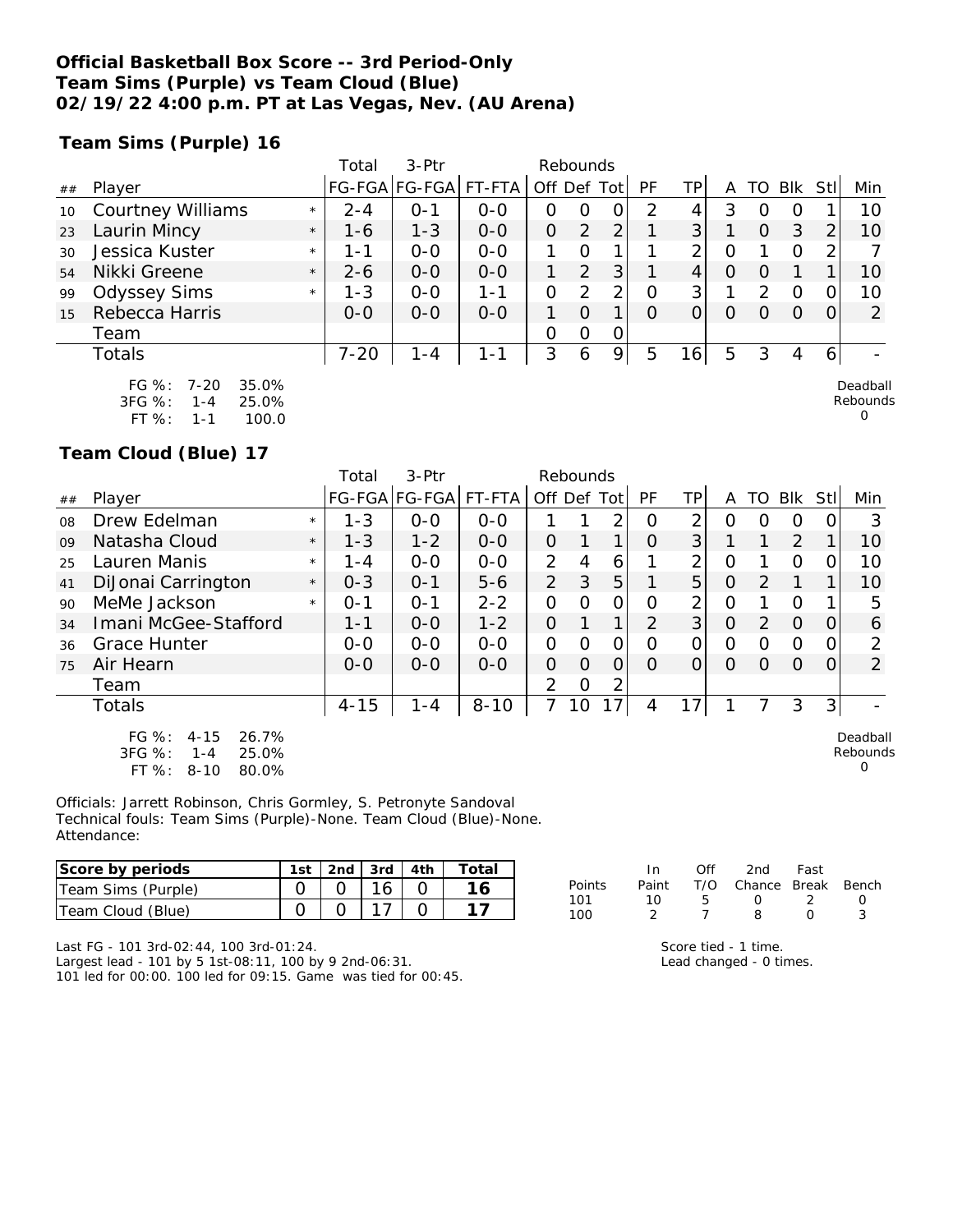### **Official Basketball Box Score -- 4th Period-Only Team Sims (Purple) vs Team Cloud (Blue) 02/19/22 4:00 p.m. PT at Las Vegas, Nev. (AU Arena)**

**Team Sims (Purple) 21**

|    |                          |         | Total    | $3-Ptr$       |         |                | Rebounds |                |          |                |   |          |            |              |          |
|----|--------------------------|---------|----------|---------------|---------|----------------|----------|----------------|----------|----------------|---|----------|------------|--------------|----------|
| ## | Player                   |         |          | FG-FGA FG-FGA | FT-FTA  | Off Def Tot    |          |                | PF       | TP             | Α | TO       | <b>BIK</b> | StII         | Min      |
| 10 | <b>Courtney Williams</b> | $\star$ | $0 - 2$  | 0-1           | $0 - 0$ | 0              |          |                |          |                | 4 |          |            |              | 10       |
| 23 | Laurin Mincy             | $\star$ | $O - 4$  | $0 - 2$       | $0 - 0$ | O              | 0        | $\overline{O}$ | 2        | 0              | O |          |            |              | 10       |
| 30 | Jessica Kuster           | $\star$ | 1 - 1    | $0 - 0$       | $0 - 0$ | O              | O        | 0              | O        | 2              | O |          | O          |              | 5        |
| 54 | Nikki Greene             | $\star$ | $2 - 2$  | $0 - 0$       | $0 - 0$ |                |          | 2              |          | 4              | O | $\left($ | O          | O            |          |
| 99 | <b>Odyssey Sims</b>      | $\star$ | $4 - 7$  | $2 - 4$       | $2 - 2$ | O              | O        | 0              | 0        | 12             | フ |          | O          |              | 10       |
| 15 | Rebecca Harris           |         | 1-1      | 1-1           | $0 - 0$ | $\Omega$       |          |                | $\Omega$ | 3 <sup>1</sup> | O | $\left($ | $\Omega$   | 0            | 4        |
| 32 | Akela Maize              |         | $0 - 0$  | $0 - 0$       | $0 - 0$ | O              | O        | 0              | 2        | Ω              | O |          |            |              | ∍        |
|    | Team                     |         |          |               |         | $\overline{O}$ | 2        | 2              |          |                |   |          |            |              |          |
|    | Totals                   |         | $8 - 17$ | $3 - 8$       | $2 - 2$ | 1              | 5        | 6              | 6        | 21             | 6 | 4        | 2          | $\mathbf{2}$ |          |
|    | FG %: 8-17<br>47.1%      |         |          |               |         |                |          |                |          |                |   |          |            |              | Deadball |

| FG $\%$ :  | 8-17    | 47.1% |
|------------|---------|-------|
| $3FG \%$ : | $3 - 8$ | 37.5% |
| FT $\%$ :  | 2-2     | 100.0 |

**Team Cloud (Blue) 25**

|    |                                                                                   |         | Total    | 3-Ptr         |         | Rebounds       |          |                |                |                |          |          |          |            |                      |
|----|-----------------------------------------------------------------------------------|---------|----------|---------------|---------|----------------|----------|----------------|----------------|----------------|----------|----------|----------|------------|----------------------|
| ## | Player                                                                            |         |          | FG-FGA FG-FGA | FT-FTA  | Off Def Tot    |          |                | <b>PF</b>      | ТP             | A        | TO       | Blk      | <b>Stl</b> | Min                  |
| 08 | Drew Edelman                                                                      | $\star$ | $2 - 3$  | $0 - 0$       | 1-1     | $\overline{2}$ | Ω        | 2              | Ω              | 5              | Ω        |          | O        |            | 5                    |
| 09 | Natasha Cloud                                                                     | $\star$ | $0 - 1$  | $0 - 1$       | $0 - 0$ | O              | 1        | $\mathbf 1$    |                | $\overline{O}$ | 0        |          | $\Omega$ | $\Omega$   | 5                    |
| 25 | Lauren Manis                                                                      | $\star$ | $2 - 2$  | $0-0$         | $1 - 2$ |                |          | 2              | Ο              | 5              | 0        | $\Omega$ | $\Omega$ | O          |                      |
| 41 | DiJonai Carrington                                                                | $\star$ | $2 - 6$  | $0 - 2$       | $4 - 4$ | $\overline{O}$ | 2        | $\overline{2}$ | 0              | 8              |          | $\Omega$ | $\Omega$ | 2          | 10                   |
| 90 | MeMe Jackson                                                                      | $\star$ | $0-0$    | $0-0$         | $0 - 0$ | $\Omega$       | 2        | 2 <sub>1</sub> | O              | 0              |          | $\Omega$ | $\Omega$ | O          | 3                    |
| 33 | Antoinette Bannister                                                              |         | $0 - 1$  | $0 - 1$       | $0 - 0$ | 1              | $\Omega$ | 1              | O              | 0              |          | $\Omega$ | $\Omega$ | $\Omega$   | 6                    |
| 34 | Imani McGee-Stafford                                                              |         | $0 - 2$  | $0 - 0$       | $0 - 0$ | O              | Ω        | Ω              | 0              | Ο              | 0        | 0        | $\Omega$ |            | 4                    |
| 36 | <b>Grace Hunter</b>                                                               |         | $0 - 1$  | $0-0$         | $0 - 0$ | 1.             | $\Omega$ | $\mathbf{1}$   | O              | 0              |          | $\Omega$ | $\Omega$ | $\Omega$   | $0+$                 |
| 69 | Antoinette Thompson                                                               |         | 1-1      | $0-0$         | $0-0$   | O              | Ο        | Ο              | 0              | 2              | 0        | 0        | $\Omega$ | O          | $0+$                 |
| 75 | Air Hearn                                                                         |         | $2 - 3$  | $1 - 2$       | $0 - 0$ | $\overline{O}$ | 2        | 2              |                | 5              | $\Omega$ |          | $\Omega$ |            | 9                    |
|    | Team                                                                              |         |          |               |         |                | O        |                |                |                |          |          |          |            |                      |
|    | <b>Totals</b>                                                                     |         | $9 - 20$ | $1 - 6$       | $6 - 7$ | 6              | 8        | 14             | $\overline{2}$ | 25             | 4        | 3        | $\Omega$ | 3          |                      |
|    | FG %:<br>45.0%<br>$9 - 20$<br>3FG %:<br>16.7%<br>1-6<br>FT %:<br>$6 - 7$<br>85.7% |         |          |               |         |                |          |                |                |                |          |          |          |            | Deadball<br>Rebounds |

Officials: Jarrett Robinson, Chris Gormley, S. Petronyte Sandoval Technical fouls: Team Sims (Purple)-None. Team Cloud (Blue)-None. Attendance:

| Score by periods   | 1st |  | $ 2nd $ 3rd $ 4th $ Total |
|--------------------|-----|--|---------------------------|
| Team Sims (Purple) |     |  |                           |
| Team Cloud (Blue)  |     |  |                           |

|        | In.   | Off              | 2nd                    | Fast             |    |
|--------|-------|------------------|------------------------|------------------|----|
| Points | Paint |                  | T/O Chance Break Bench |                  |    |
| 101    | 6     | $\left( \right)$ | $\left( \right)$       | $\left( \right)$ | -3 |
| 100    | 10    | Δ                |                        |                  |    |
|        |       |                  |                        |                  |    |

Rebounds 0

Last FG - 101 4th-01:14, 100 4th-00:16. Largest lead - 101 by 5 1st-08:11, 100 by 12 4th-07:30. 101 led for 00:00. 100 led for 00:00. Game was tied for 00:00. Score tied - 0 times. Lead changed - 0 times.